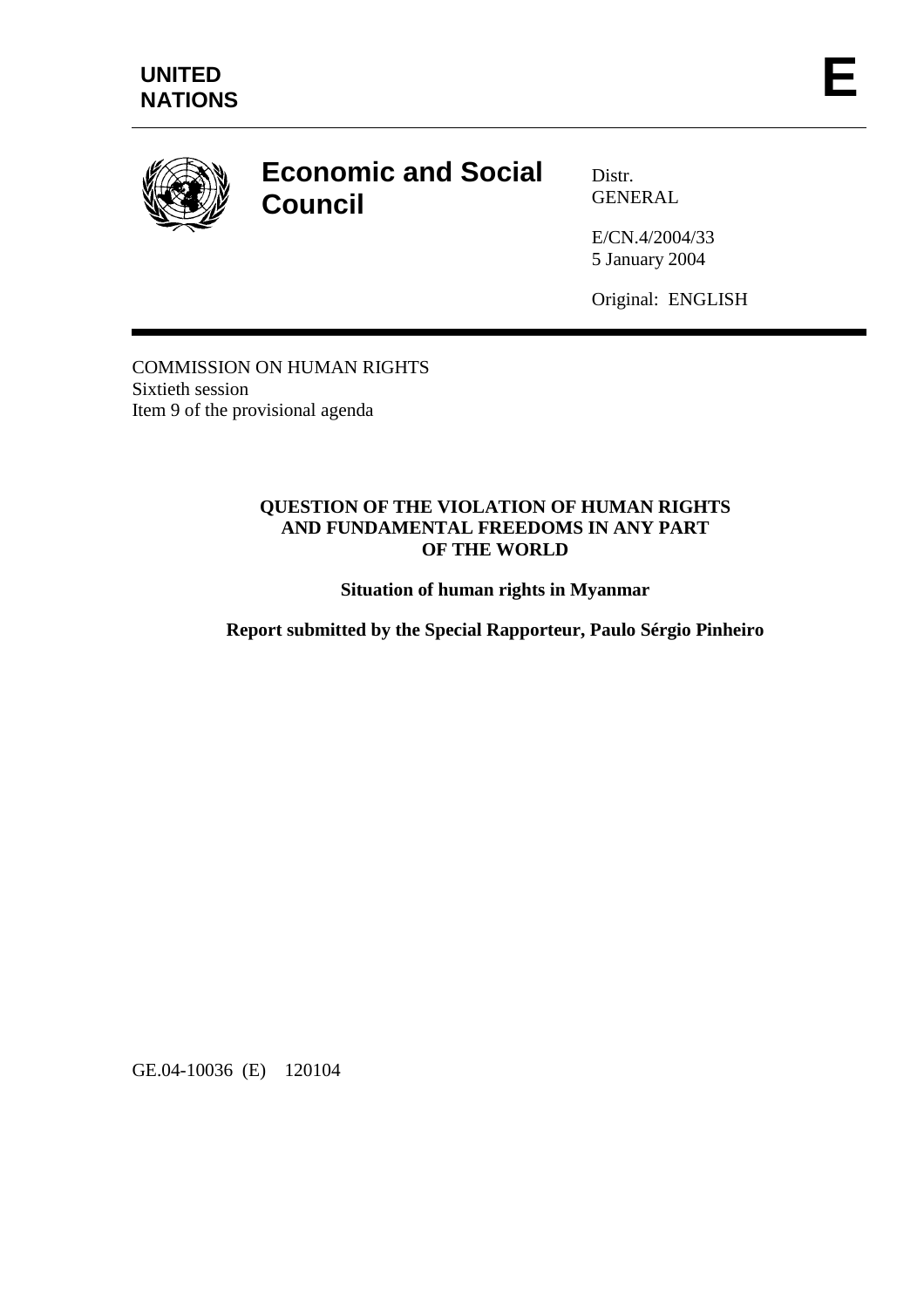#### **Summary**

 The mandate of the Special Rapporteur of the Commission on Human Rights on the situation of human rights in Myanmar was established by the Commission in its resolution 1992/58 and extended most recently in resolution 2003/12. In its resolution the Commission requested the Special Rapporteur to report to the General Assembly at its fifty-eighth session and to the Commission at its sixtieth session. The Special Rapporteur accordingly submitted an interim report to the Assembly (A/58/219). The present report is based upon the findings of his fifth fact-finding mission to Myanmar undertaken in November 2003 and information received by him up to 17 December 2003 and is to be read in conjunction with his interim report.

 In discharging his mandate the Special Rapporteur has always taken into account the situation of all sets of human rights. In the present report, he highlights civil and political rights in the context of the process of political transition and democratization as he feels that it is necessary to evaluate the decisive events and new developments in the promotion and protection of those rights that occurred during the reporting period. He therefore focuses on many of the same issues now as at the time of his appointment three years ago as the progress between then and the first semester of 2003, albeit encouraging, was not sufficient and also because the events in Depayin of 30 May 2003 have resulted in a setback for human rights in Myanmar. In order to reverse the regression, all those who have been detained or put under house arrest since 30 May 2003 must be immediately and unconditionally released, the surviving victims and the families of those who lost their lives must receive compensation, and the offices of the National League for Democracy (NLD) must be reopened immediately.

 The Special Rapporteur requests, as does the General Assembly, that the authorities of Myanmar initiate a full and independent inquiry, with international cooperation, into the Depayin incident. The results should be made public and those responsible must be held accountable.

 The announcement by the new Prime Minister appointed in August 2003 of a seven-point road map for the transition to democracy was acknowledged by some members of the international community as a positive initiative towards a process of political transition. By the time of the Special Rapporteur's last mission, the Government had announced the reconstitution of three bodies charged with preparing the reconvening of the National Convention: (i) the National Convention Convening Commission charged with overseeing the drafting of a constitution; (ii) the National Convention Convening Work Committee; and (iii) the National Convention Convening Management Committee. The Special Rapporteur took note that the membership of these bodies did not include any members of NLD or any other political party, or representatives of ethnic nationalities.

 During the mission, the Special Rapporteur collected sufficient insights into the current thinking and attitude of the State Peace and Development Council (SPDC) and others about the road map and, in particular, the National Convention. He was given to understand that the starting point of the National Convention would be the 104 Principles that had been developed by the previous National Convention; all political parties would be able to participate equally in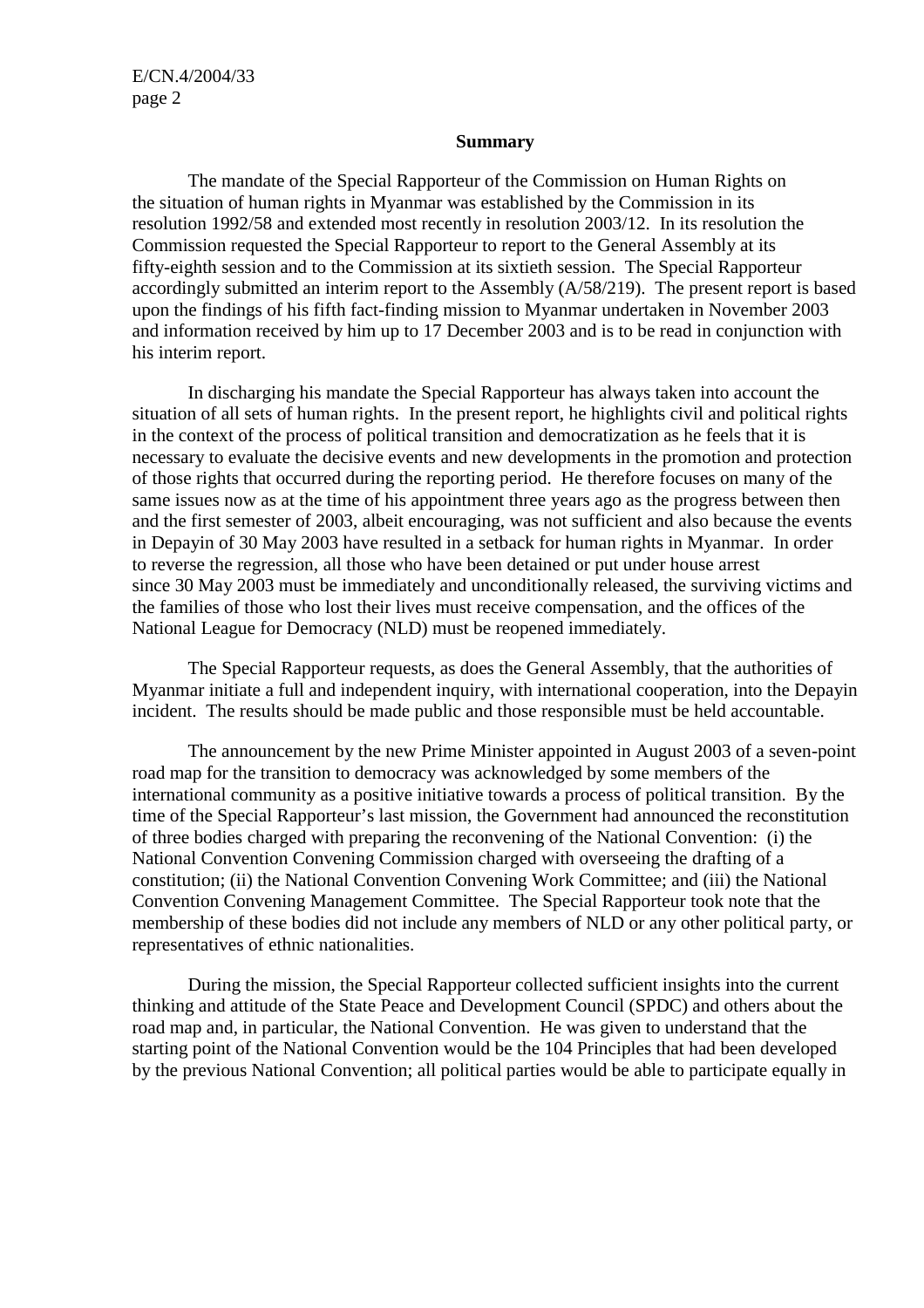the Convention as one of the eight eligible categories of participants; and there would be new elections held in accordance with a new constitution. In response to his specific question regarding NLD participation, the Special Rapporteur was informed that NLD would be expected to take part in the National Convention on an equal footing with other political parties and it was now up to NLD to come forward and join the process.

 In the view of the Special Rapporteur, the implementation of the road map and the political transition to a civilian regime must be accompanied by real and tangible changes on the ground towards a genuinely free, transparent and inclusive process involving all political parties, ethnic nationalities and members of civil society. Any political transition process towards democracy that does not firmly entrench human rights principles as a basic concept cannot and will not be successful. The Special Rapporteur is convinced, as he expressed to all his interlocutors in the Government, that human rights principles should guide the road map not only in its substance or in the final phases, but during the whole process of its implementation, starting from preparatory steps.

 For that reason, the Special Rapporteur believes that the most urgent requirements today are the lifting of all remaining restrictions on the freedoms of expression, movement, information, assembly and association; the repeal of the related "security" legislation; and the opening and reopening of all political parties' offices throughout the country. There should be no further arrests for peaceful political activities. The freedom of movement and political activity of Daw Aung San Suu Kyi and other leaders and members of NLD must be immediately restored in order to secure their early participation in the first stage of the National Convention.

 Implementation of these initiatives will help create an enabling environment that would allow open and wide-ranging discussions among the Government, all political parties, ethnic nationalities, and representatives of a broad sampling of civil society sectors. The Special Rapporteur also believes that the same principles must be applied to the functioning of the National Convention if its success is to be ensured.

 The Special Rapporteur welcomes the recent releases of political prisoners, but reiterates once more the need for the immediate and unconditional release of all political prisoners. He urges the Government to consider the past experience of political amnesties in the history of Myanmar and is of the view that a general amnesty would be the best path: release all political prisoners, who would then be able to play a positive role in the future political process of transition.

 The Special Rapporteur has come across some indications that the practice of recruiting child soldiers may be widespread among government troops as well as among insurgent armies. The widespread forcing of civilians to undergo military training has been reported, but it is unclear what its legal basis is and purposes are.

 He remains concerned about continuing allegations of serious human rights violations in ethnic minority areas, including Shan State. Despite his efforts to pursue the implementation of his proposed independent assessment in Shan State, an agreement on its proposed modalities has not yet been reached.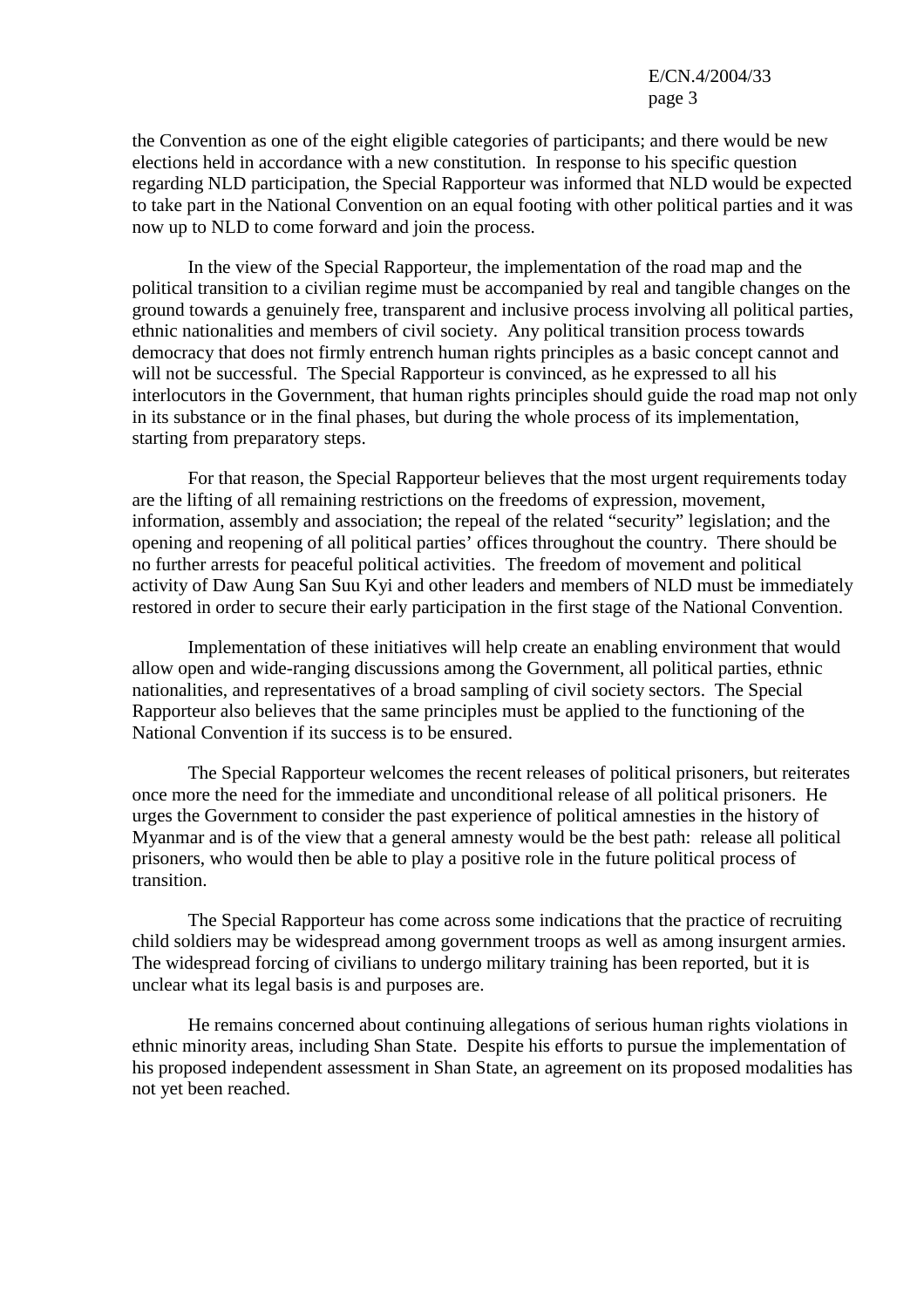The suffering of the vulnerable in Myanmar is evident. The Special Rapporteur is aware of activities of the assistance community to address suffering in such areas as health, protection, education and employment. Much more needs to be done; the vulnerable of Myanmar cannot be made to pay for economic policies that do not place sufficient emphasis on the poor. He welcomes the initiative of the United Nations Country Team to map vulnerabilities in Myanmar and subsequently design a strategy to address them.

 The Special Rapporteur feels it necessary to share some preliminary findings on the impact of recent sanctions on the life of vulnerable people in Myanmar. Women and girls appear to be particularly vulnerable to the risk of being trafficked or exploited or of becoming illegal migrants, especially those who had left their villages to find work in factories and who now have no work and no place to go back to. He would note that the many decades of poor economic management by the Myanmar authorities is a significant factor in the hardship described in this report. The Special Rapporteur encourages the development assistance community to monitor developments in this field closely, particularly in the context of mapping vulnerabilities and designing a strategy to address them.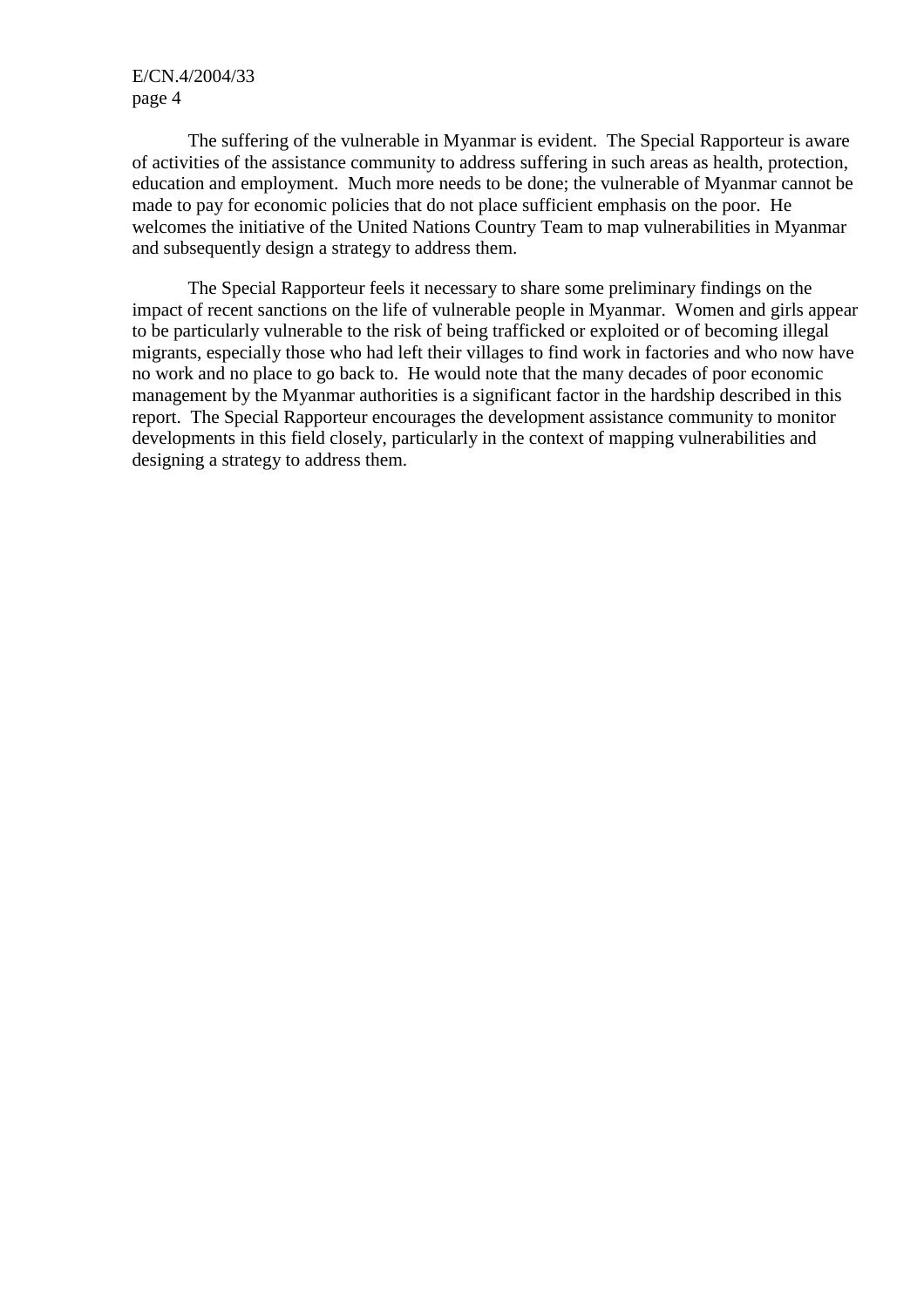#### **CONTENTS**

# *Paragraphs Page*

|      |                                                                         |                                                       | $1 - 3$   | 6              |
|------|-------------------------------------------------------------------------|-------------------------------------------------------|-----------|----------------|
| I.   |                                                                         | VISIT TO MYANMAR AND RELATED ACTIVITIES               | $4 - 11$  | 6              |
| II.  |                                                                         | HUMAN RIGHTS-RELATED DEVELOPMENTS                     | $12 - 53$ | $\overline{7}$ |
|      | A.                                                                      |                                                       | $12 - 21$ | $\tau$         |
|      | <b>B.</b>                                                               |                                                       | $22 - 26$ | 10             |
|      | $\mathcal{C}$ .                                                         |                                                       | $27 - 36$ | 11             |
|      | D.                                                                      |                                                       | $37 - 42$ | 13             |
|      | Ε.                                                                      |                                                       | $43 - 46$ | 14             |
|      | F.                                                                      | Independent assessment of the situation in Shan State | $47 - 50$ | 15             |
|      | G.                                                                      |                                                       | $51 - 52$ | 16             |
|      | H.                                                                      |                                                       | 53        | 16             |
| III. |                                                                         |                                                       | $54 - 62$ | 16             |
|      | A <sub>1</sub>                                                          | Cooperation with the United Nations Country Team      | $54 - 59$ | 16             |
|      | <b>B.</b>                                                               |                                                       | $60 - 62$ | 17             |
| IV.  |                                                                         | <b>CONCLUDING OBSERVATIONS AND</b>                    | $63 - 72$ | 18             |
|      | Annex: Detainees interviewed by the Special Rapporteur in Insein prison |                                                       |           | 21             |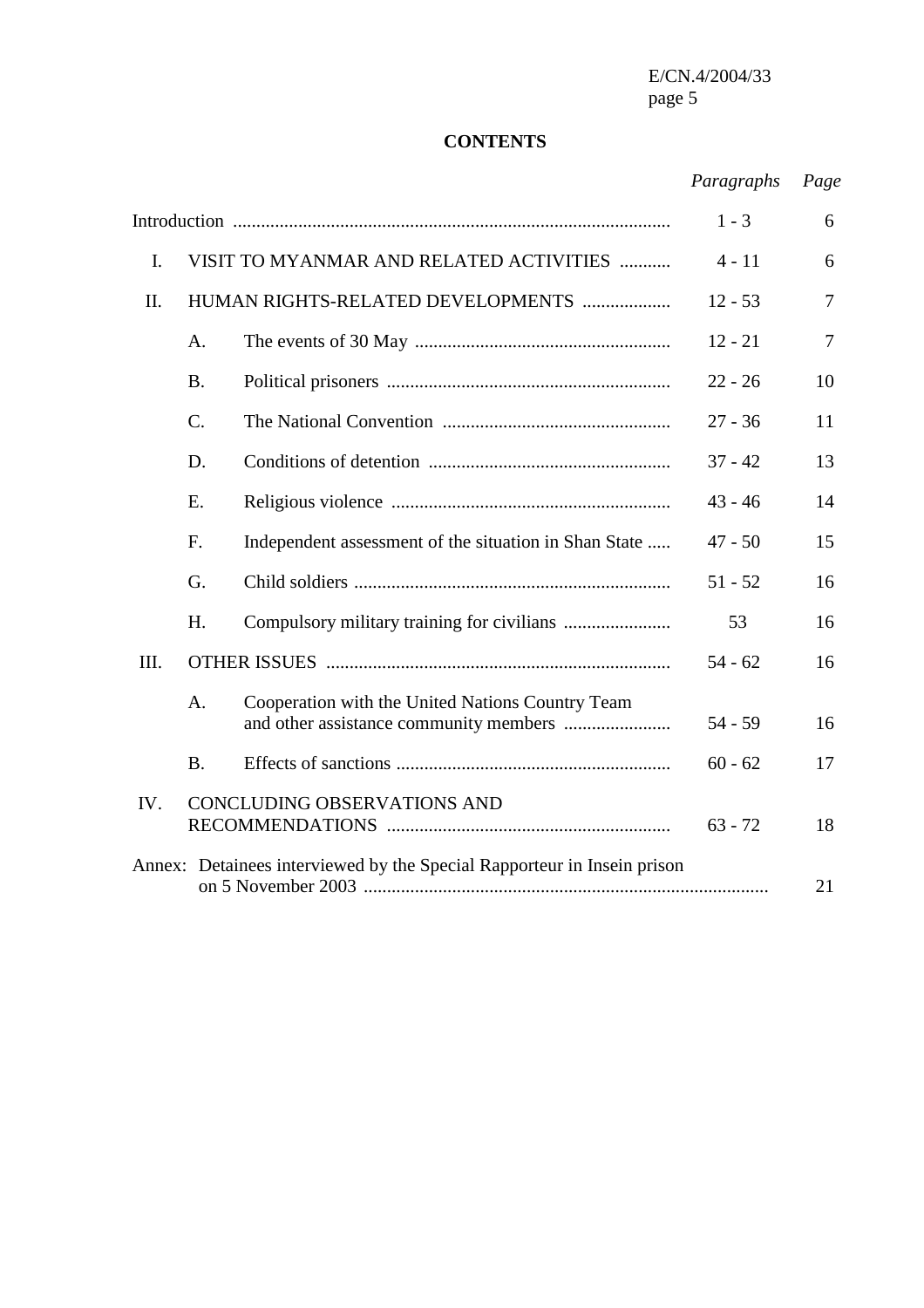#### **Introduction**

1. The mandate of the Special Rapporteur of the Commission on Human Rights on the situation of human rights in Myanmar was established by the Commission in its resolution 1992/58 and extended most recently in resolution 2003/12 (approved by the Economic and Social Council in its decision 2003/239).

2. In its resolution 2003/12, the Commission requested the Special Rapporteur to report to the General Assembly at its fifty-eighth session and to the Commission at its sixtieth session (para. 6 (a)). The Special Rapporteur accordingly submitted an interim report to the General Assembly (A/58/219). The present report is based upon the findings of his fifth fact-finding mission to Myanmar undertaken in November 2003 and information received by him up to 17 December 2003 and is to be read in conjunction with his interim report.

3. In discharging his mandate the Special Rapporteur has always taken into account the situation of all sets of human rights. In the present report, he highlights civil and political rights in the context of the process of political transition and democratization, the monitoring of which is included in the terms of reference of his mandate, as he feels that it is necessary to evaluate the decisive events and new developments in the promotion and protection of those rights that occurred during the reporting period.

## **I. VISIT TO MYANMAR AND RELATED ACTIVITIES**

4. Following his letter to the Government of Myanmar dated 1 July 2003 in which he requested permission to undertake an urgent visit to the country with a view to assessing the situation first-hand in the aftermath of 30 May 2003, the Special Rapporteur had consultations with the Permanent Representative of Myanmar to the United Nations Office at Geneva, H.E. Ambassador U Mya Than, on 26 August. On that occasion, the Special Rapporteur was advised to seek a "regular mission" to Myanmar in November 2003 in order to enable him to prepare an update on the situation in Myanmar for the General Assembly. However, the Ambassador advised the Special Rapporteur that, in the light of the prevailing situation in the country, it would not be appropriate to press ahead with the Special Rapporteur's plan for an independent assessment of allegations of human rights violations in Shan State. On 29 August, the Special Rapporteur wrote to the Ambassador proposing to travel to Myanmar between 31 October and 8 November 2003. In the end, it was agreed that the visit would take place from 3 to 8 November.

5. This was the fifth fact-finding mission of the Special Rapporteur. It took place in a very different context from that of his past visits. Since his previous mission in March 2003 the human rights situation and the process of national reconciliation had been marked by significant setbacks, following the events of 30 May.

6. The Special Rapporteur received full cooperation from the Government in facilitating this mission, for which he expresses once again his appreciation. He was able to carry out his programme in its entirety and enjoyed complete freedom of movement and access to private persons and others of interest.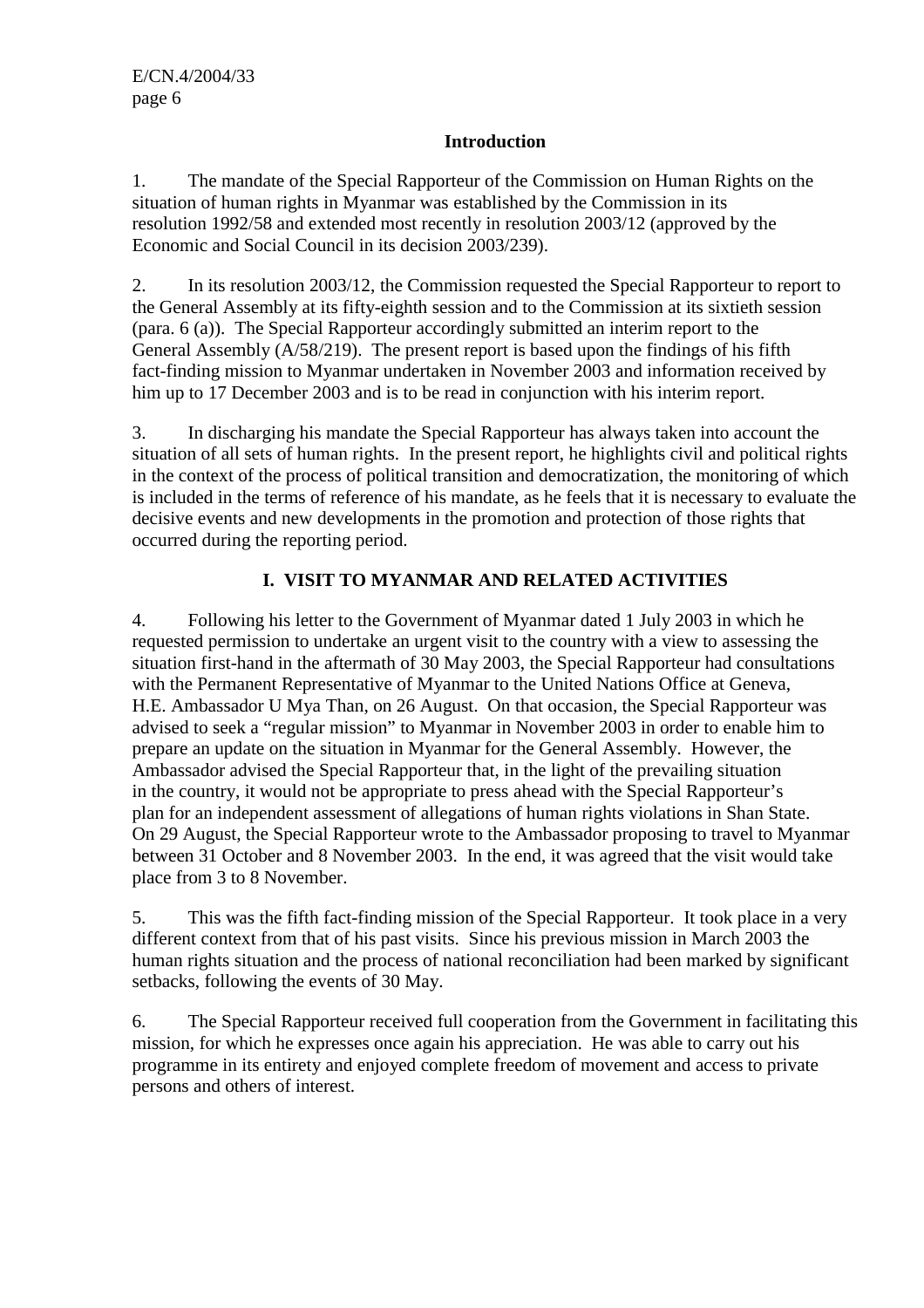7. His main governmental interlocutors on this mission were the Prime Minister, General Khin Nyunt; Secretary-2 of SPDC, General Thein Sein; the Foreign Minister, U Win Aung, and his Deputy,U Khin Maung Win; the Home Minister, Colonel Tin Hlaing; the Head of Department of the Office of Military Intelligence, General Than Tun; the Director-General of the Prisons Department; representatives of the governmental Human Rights Committee and the National Convention Convening Commission. The Special Rapporteur visited Insein Central Prison in Yangon, where he interviewed 19 political prisoners (see annex).

8. The Special Rapporteur had access to Daw Aung San Suu Kyi, General Secretary of the National League for Democracy (NLD), as well as three members of the NLD Central Executive Committee (CEC), who were under house arrest.<sup>1</sup> He also met with representatives of ethnic nationality parties and other political parties, the United Nations Country Team (UNCT), the diplomatic community, the international and local business community, the media, international civil society organizations, as well as the International Committee of the Red Cross (ICRC) and the Centre for Humanitarian Dialogue. He also visited the recently inaugurated exhibition on HIV/AIDS, which shows the efforts of the Myanmar authorities and the development assistance community in the fight against HIV/AIDS.

9. On his way to and from Myanmar, the Special Rapporteur stopped in Thailand (29-31 October and 9-10 November) for meetings with the Director-General of the Department of International Organizations and other officials at the Ministry for Foreign Affairs of Thailand, United Nations officials, representatives of the diplomatic and academic communities, the media and non-governmental organizations (NGOs). The Special Rapporteur and his team<sup>2</sup> also heard testimonies from individuals who had direct knowledge of the circumstances of human rights violations that occurred before, during and after the 30 May 2003 events in Depayin.

10. On 11 November, the Special Rapporteur travelled to New York to introduce his interim report and to present to the General Assembly, in his statement on 12 November 2003, his initial impressions and findings from the latest mission, which are discussed further in the present report in the light of information received during and after the mission.

11. While at Headquarters, the Special Rapporteur met with the Acting United Nations High Commissioner for Human Rights, representatives of the Government of Myanmar and other States, and NGOs. He also held a press briefing for journalists.

## **II. HUMAN RIGHTS-RELATED DEVELOPMENTS**

#### **A. The events of 30 May**

12. In his interim report, the Special Rapporteur documented the events that occurred on 30 May 2003 in Depayin as presented by the Myanmar authorities and other reliable sources and also shared his preliminary reading of the incident, based on the information available at the time of writing (see A/58/219, paras. 10-17, 23-25). During his last mission, he was able to supplement his knowledge about the incident through interviews with eight victims and eyewitnesses as well as discussions with the authorities and Daw Aung San Suu Kyi. He also had access to tapes and photographic evidence provided by the authorities and other reliable sources. At his request, the Special Rapporteur was provided with an unpublished report on the results of the official investigation. From what he heard and saw during this mission and based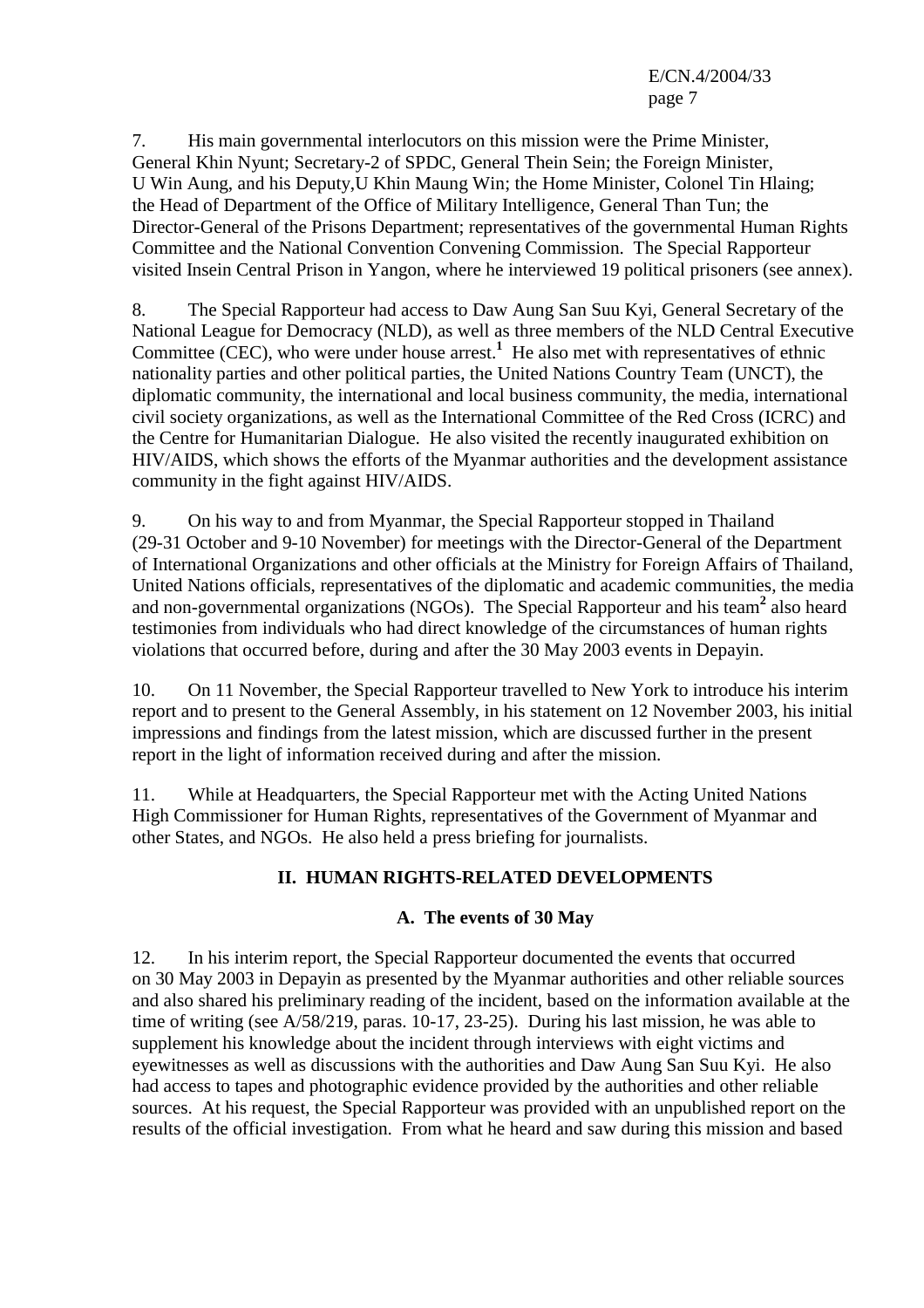on eyewitness testimonies, he is convinced that there is prima facie evidence that the Depayin incident could not have happened without the connivance of State agents. The evidence that the Special Rapporteur has been able to collect indicates that, as pro-Daw Aung San Suu Kyi rallies were growing larger, in particular in the period between 25 and 30 May 2003, there was an escalation of threats, provocation, harassment, intimidation, bullying and orchestrated acts of violence with the involvement of those opposed to NLD and/or those who had some connection to Government-affiliated bodies. The Special Rapporteur deeply regrets that the authorities did not handle the evolving situation peacefully and in accordance with human rights principles, thereby averting unnecessary loss of human life and suffering.

13. Pending the issuance of the Government's report, the Special Rapporteur feels that it is necessary to share his preliminary account of the incident, established on the basis of the information collected thus far through his own fact-finding. On the day of the incident (30 May 2003) at around 9 a.m., Daw Aung San Suu Kyi and her party left Monywa for Butalin town. On the way they stopped at Zawtika monastery to pay their respects to the monks. Upon arrival in Butalin in the early afternoon, Daw Aung San Suu Kyi gave a speech and organized ceremonies for the opening of the local township NLD office and the setting up of the party's youth wing. At around 6 p.m., the convoy left for Depayin town. On the way, they made a short stop in Saingpyin village where Daw Aung San Suu Kyi, to lend her moral support, greeted the villagers and visited the family of the NLD MP-elect, U Win Myint Aung, who appeared to have been arrested a few days earlier for his role in preparing her visit. At about 7 p.m., the motorcade, comprising at least around 11 cars and 150 motorcycles, resumed the journey to Depayin.

14. By the time they arrived near Kyee village, at around 7.30-8 p.m., it was getting dark. Testimonies state that two or more monks, or people dressed as monks, appeared in front of the motorcade and asked Daw Aung San Suu Kyi to address the people. Violence erupted when approximately 50 people riding in a truck that was tailing the motorcade began to attack the convoy. They were joined by others from more than 10 buses and trucks, each carrying 30-40 people that had been following the convoy since it left Butalin, their headlights on lighting up the scene. The motorcade seemed to hesitate; then, as if on command, the people dressed as monks began to smash the vehicles' windows with bamboo stakes, including the vehicle in which Daw Aung San Suu Kyi was riding. The truck drivers seemed to have been forced by local authorities to participate.

15. The attackers were civilians and wore white armbands, including the ones dressed as monks. People wearing such armbands had been seen prior to the incident in a smaller village and photos of the site of the attack taken a few days later show white armbands strewn around the field. There seemed to have been one or more leaders giving orders to the attackers. The violence was directed both against those in the convoy and the 200-500 villagers who had gathered to greet Daw Aung San Suu Kyi and her party. Some of those in the convoy stayed in their cars and some got out of their cars and tried to hide in the fields; both groups were attacked. The attackers used sharpened bamboo and wooden stakes and iron rods. The attackers also hit people with stones, reportedly harassed women, ripping off their blouses and stripping off their jewellery, and also took people's personal belongings from the cars. The attackers reportedly shouted, "Do not call us *Kyantphut* any more", *Kyantphut* being a derogatory term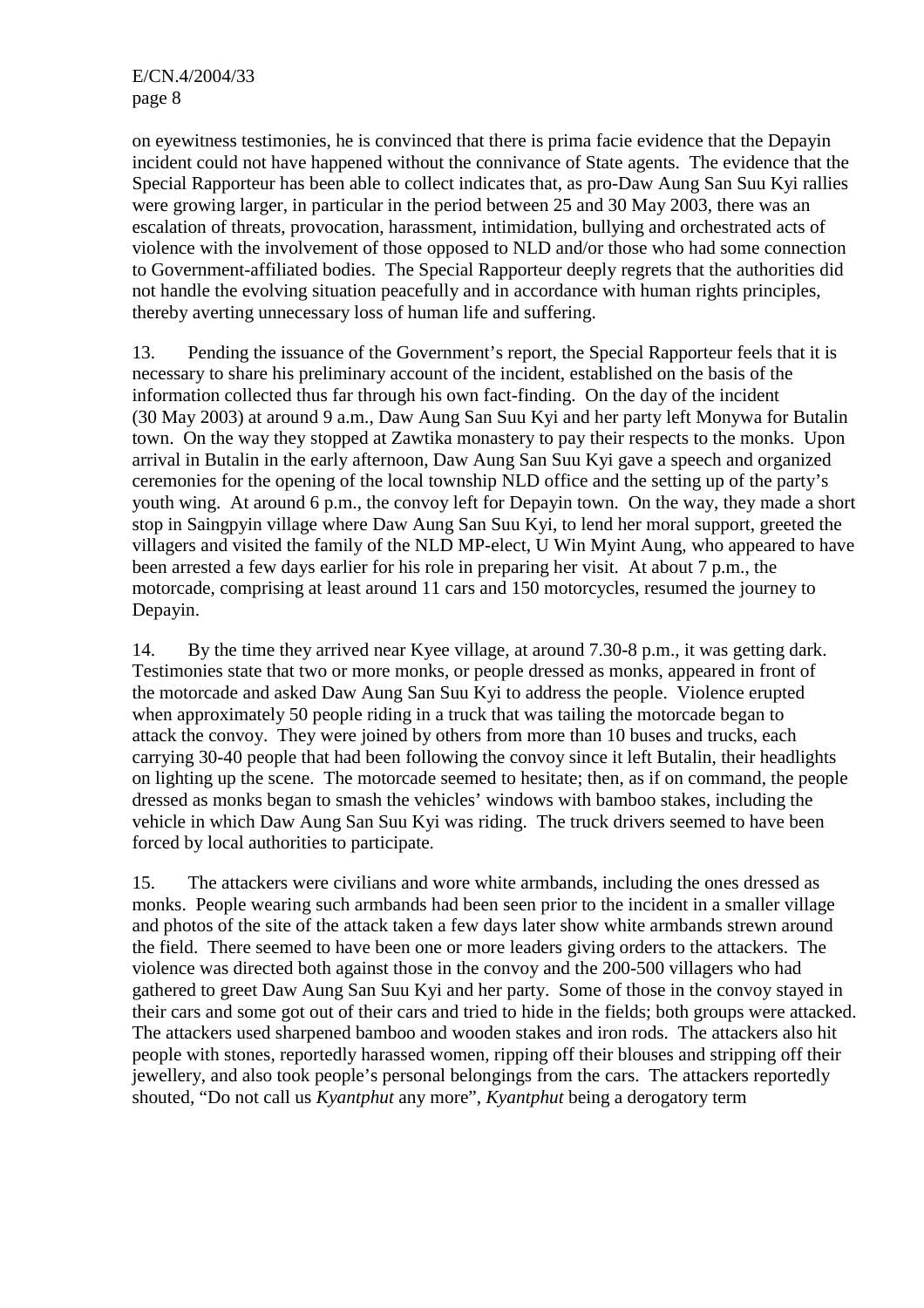used to refer to members of the Union Solidarity and Development Association (USDA), a pro-Government mass organization. According to testimonies, there were between 50 and 70 people lying on the road, either injured or dead. By 9 p.m., the violence had ended.

16. It is reported that after the situation had calmed down, about eight vehicles, including trucks, arrived at the site of the incident. Their passengers covered the bodies with blankets and put them on the trucks. Some of those removing the bodies were allegedly wearing military uniforms. They also cleaned the road with branches they ripped off nearby trees.

17. Reportedly, "scouts" had been sent ahead of the convoy in a car to collect information. They were arrested by uniformed police officers and taken to a government compound near a checkpoint where they were searched by the police, handcuffed and locked in a room. Then, in the evening, they were put on a truck where they spent the night. From the truck, they could not see the actual attack on the convoy, but allegedly heard screams and the sound of people being beaten. They themselves were not beaten, but were threatened with long-term imprisonment; some were threatened with a gun. At the checkpoint, the person allegedly giving orders and addressed as "major" was dressed partly in a military uniform.

18. Daw Aung San Suu Kyi was travelling at the front of the motorcade in the cab of a pick-up truck with two other persons; more people were in the open bed of the truck. When the truck was attacked, one of her companions pushed Daw Aung San Suu Kyi's head down and covered her with his body while the driver pushed onto Ye-u, a town beyond Depayin. At the entrance they were stopped by a bar across the road.

19. Daw Aung San Suu Kyi and her companions were then taken to Ye-u police station where they remained in what appears to be a guest room until 1 a.m. Later that morning, she was told that arrangements had been made to take her somewhere else. At that point she realized that U Tin Oo and some of the others from the convoy who had been left behind were at Ye-u as well. When she refused to go without the others, policewomen carried her to a car. They started driving, stopping twice, first at the 6th Tank Battalion rest room and then at an army guest house in Minbu. They drove for 24 hours, reaching Insein prison at 8.20 a.m. on 1 June. There she was kept in a small house in the prison compound until 24 June, when she was moved to Ye-Gaung Yeiktha in Ye-Mon army camp. She left the camp on 16 September, when she went into hospital for an operation. She remained in the hospital 10 days and returned home on 26 September.

20. The events of 30 May and the related developments described by the Special Rapporteur in his interim and the present reports constituted regression in the situation of human rights and became a key factor in the change of attitude of the international community towards Myanmar. SPDC was the subject of unprecedented international condemnation, which resulted in increased international sanctions against the country.

21. Effective redress of the human rights violations that occurred during the incident would provide a moral compass to guide the country forward on the path to national reconciliation and democratization. It is not a question of seeking revenge, or taking a partisan political stance. Missing this opportunity for reconciliation could lead to more negative developments. The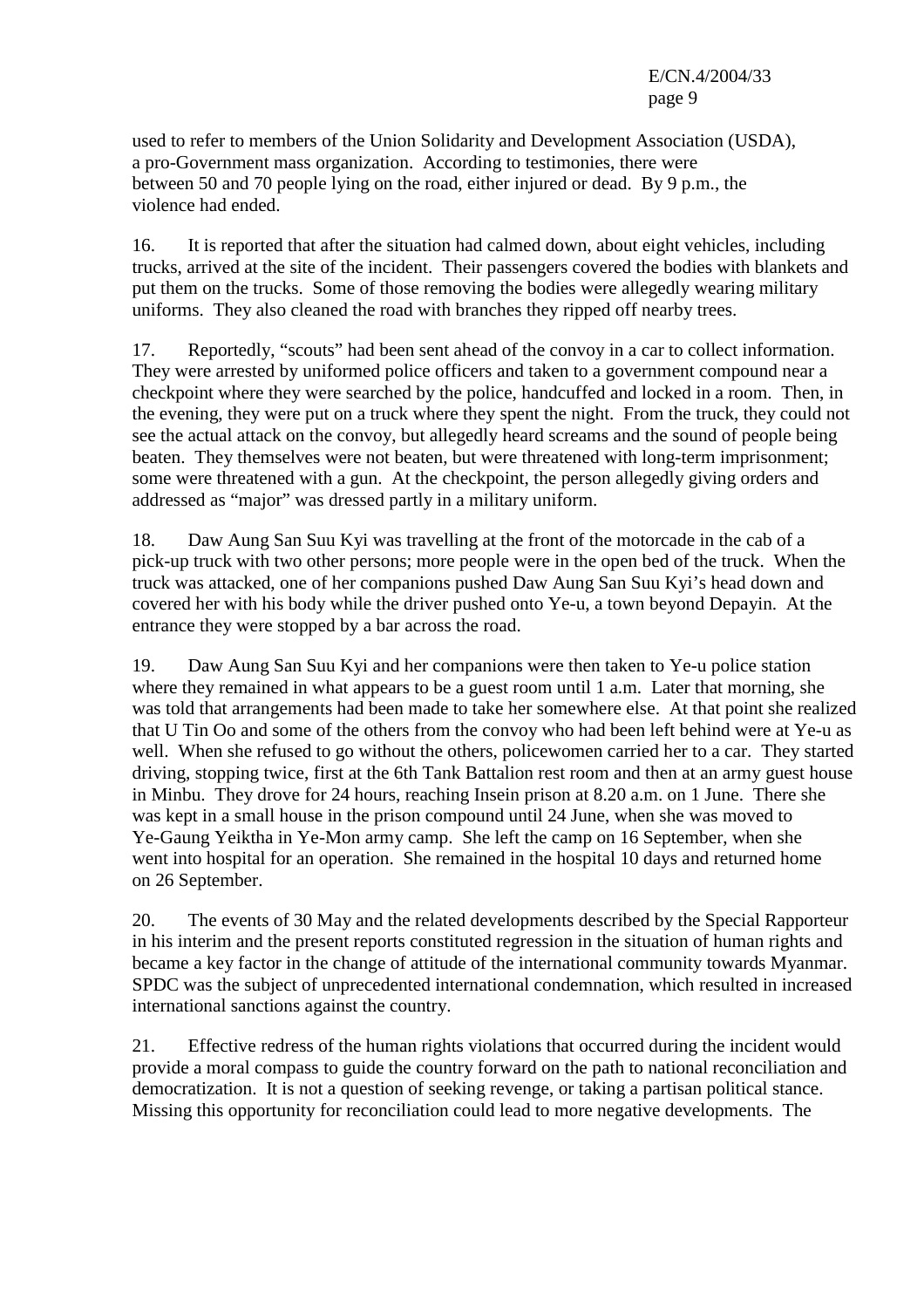Special Rapporteur therefore proposed to SPDC that he conduct an independent assessment of the Depayin incident under his mandate, or assist in carrying out a full and independent inquiry.

#### **B. Political prisoners**

22. Despite the Special Rapporteur's repeated calls on the Government to refrain from new arrests, he received reports that there had been approximately 250 new arrests since 30 May 2003. However, the latest governmental figures cite 153 people arrested in connection with the Depayin incident of whom 125 have so far been released, including the 8 prisoners released on 9 November 2003, the day after the Special Rapporteur's departure from the country, and another 16 freed on 5 December. His estimate, based on cross-checking the figures from various sources, is that the number of remaining detainees appears to be higher than the official figure.

23. The Special Rapporteur welcomes other releases of prisoners, including a group of 58 persons released on humanitarian grounds on 18 November 2003 comprising 49 women either pregnant or with young children, and 9 prisoners over 65 years old; none of them was a prisoner of conscience. Moreover, he also welcomes the release from nearly six months of house arrest of five senior members of NLD: Hla Pe, Nyunt Wai, Than Tun and Soe Myint were released on 28 November and Lun Tin on 29 November. The Special Rapporteur hopes these releases will be followed immediately by the unconditional freeing of all other political prisoners.

24. The grounds for arresting these individuals remain highly arbitrary, based on the legislation criminalizing the exercise of basic rights and the freedoms of expression, information, movement, assembly and association, including the use of some provisions of the Penal Code. A case in point is that of Zaw Thet Htway, editor of the sports magazine *First Eleven* and a member of the Democratic Party for a New Society, arrested with Aye Myint, Zaw Zaw, Zar Naing Htun, Ne Win, Shwe Mann, Than Htun, Myo Htway and Nai Min Kyi.**<sup>3</sup>** All nine were reportedly arrested on 17 July 2003 and convicted and sentenced to death on 28 November 2003 by a Yangon court martial under article 122/1 of the law on high treason for supposedly trying to murder the SPDC leaders. It is reported that a government official, Colonel San Pwint, announced on 26 July that the security services had thwarted a planned series of bombings. These persons were also accused of having contacts with political organizations in exile. The Special Rapporteur raised this case with the Myanmar authorities on 4 December 2003 through an urgent appeal sent jointly with the Special Rapporteurs on extrajudicial, summary or arbitrary executions and on freedom of opinion and expression.

25. The Special Rapporteur reiterates the need for a general amnesty for all political prisoners as a "barometer" of a sound political transition (see more on amnesty in his report E/CN.4/2002/45, paras. 41-47). In the political history of Myanmar, there have been examples of amnesty laws which could encourage the Government in pursuing such an initiative at this juncture.

26. Concerning the circumstances surrounding the present situation of Daw Aung San Suu Kyi, the Special Rapporteur was informed by the authorities that she is no longer being detained under any provision of "security" legislation. However, her telephone line remains cut and security arrangements concerning her remain in place. In effect, her circumstances are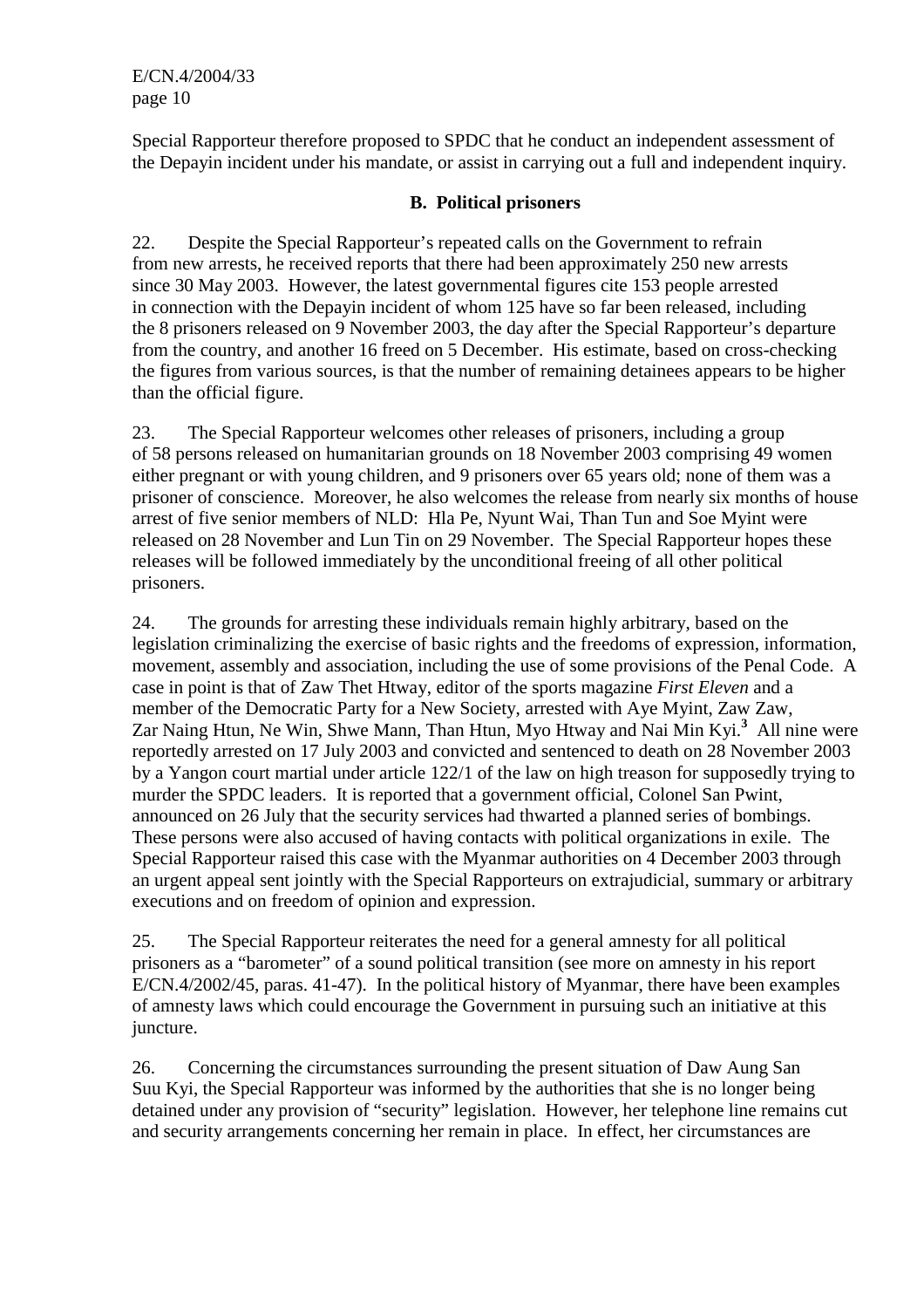those of someone who has been placed under house arrest. She made it very clear to the Special Rapporteur that she would not accept freedom for herself until all those arrested since 30 May 2003 had been released. To his knowledge, the authorities have not yet made any offer to release her, but at the same time they claim that they are in regular contact with her and that the contacts are positive.

#### **C. The National Convention**

27. The Government of Myanmar has started preparations for the reconvening of the National Convention that has been adjourned since 1996. Reviving the National Convention is the first step under the seven-point road map for national reconciliation and democratic transition presented by the new Prime Minister, General Khin Nyunt, on 30 August 2003. The other elements of the road map are: (i) step-by-step implementation of the process necessary for the emergence of "a genuine and disciplined democratic system"; (ii) drafting of a new constitution; (iii) its adoption through a national referendum; (iv) the holding of free and fair elections; (v) the convening of elected bodies; (vi) the building of a "modern, developed and democratic nation" by the State leaders elected and the government organs formed by the legislative body.

28. At the time of the announcement, the Special Rapporteur noted that these steps represented very general and broad objectives, with no specifics or time frames. Moreover, these political objectives are conditional on the achievement of peace and stability, national unity and economic development, all formidable tasks with which the successive Governments in Myanmar have been struggling. It was also unclear what role, if any, NLD, which won the 1990 general elections, and other pro-democracy parties would be permitted to play in the future political process. In addition, there were no indications of how the National Convention would be established, or when it would convene.

29. By the time of the Special Rapporteur's last mission, the Government had announced the reconstitution of three bodies mandated to prepare the reconvening of the National Convention: (i) the 18-member National Convention Convening Commission (NCCC) charged with overseeing the drafting of the Constitution, chaired by the newly appointed Secretary-2 of SPDC, General Thein Sein (on 6 September); (ii) the 35-member National Convention Convening Work Committee (on 2 October); and (iii) the 43-member National Convention Convening Management Committee (on 21 October). The Special Rapporteur took note that these bodies did not include any members of NLD or any other political party or representatives of ethnic nationalities. Mass rallies had also been organized throughout the country in support of the road map by USDA, in which it was alleged that people were forced to participate. There were also reports about the meeting SPDC held with ceasefire groups to discuss the National Convention.

30. During his last visit, the Special Rapporteur collected sufficient insights on the current thinking and attitude of SPDC and others about the road map and, in particular, the National Convention. He had lengthy discussions with the Chair and other members of NCCC. He was informed that the above-mentioned three bodies had held their first joint meeting on 5 November 2003. He was given to understand that the starting point of the National Convention would be the 104 Principles that had been developed by the previous National Convention; all political parties would be able to participate equally in the Convention as one of the eight eligible categories of participants; and there would be new elections held in accordance with a new constitution. In response to his specific question regarding NLD participation, the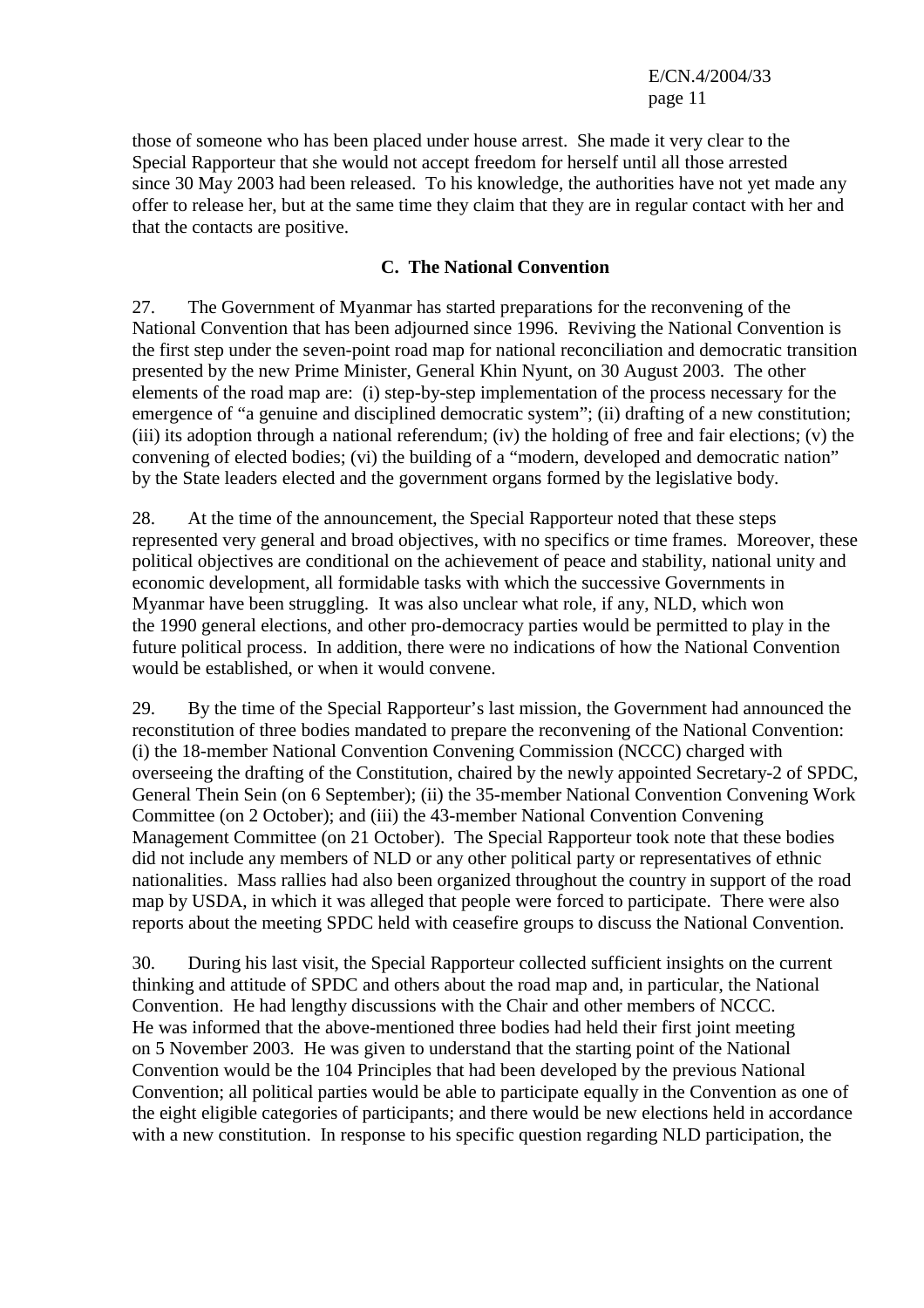Special Rapporteur was informed that NLD would be expected to take part in the National Convention on an equal footing with other political parties and it was now up to NLD to come forward and join the process. The Special Rapporteur's reading of the indications he received from various interlocutors is that the results of the 1990 elections are unlikely to be considered. In addition, the process of the National Convention has yet to embrace those elements that are conducive to a genuinely free, transparent and inclusive process involving all political parties, ethnic nationalities and elements of civil society.

31. After his mission, the Special Rapporteur took note that on 16 December 2002 the Minister for Foreign Affairs of Myanmar, at a meeting in Bangkok, stated that SPDC had set a time frame for the road map and that some steps of the road map, including the National Convention to draft a new constitution, would be implemented in 2004.

32. The Special Rapporteur is aware of how complex is the task of bringing all components of society together in a spirit of mutual respect, cooperation and equity, which he believes should find its full expression through a democratic constitution after 15 years of constitutional vacuum in Myanmar. The first constitution was adopted in 1947, before independence, while the second was introduced in 1974 during the Government of Ne Win. After taking power on 18 September 1988, the present military Government dropped the 1974 constitution. However, the work to draft a new constitution was never completed by the previous National Convention owing to the lack of "procedural" democracy and violations of the human rights of the participants in the Convention, as well as the absence of an "enabling" general environment in the country. If there is to be a new National Convention, lessons must be learned from past experiences, and the process must be guided by human rights principles if there is to be any chance of success. A discussion about democracy, after all, should take into consideration and respect basic international democratic and human rights principles.

33. The historical record of human rights abuses committed during the previous National Convention (1993-1996) was well documented by previous Special Rapporteurs. The human rights of the participants in that Convention - the rights to freedom of expression, assembly, association, and movement, and the right to freedom from arbitrary detention - were regularly violated. If SPDC wants to promote a genuine process of political transition to a democratic Government, there are some fundamental human rights requirements that must be fulfilled. Delegates to the Convention should be freely chosen and represent the full range of political parties and ethnic minority groups and should proportionally reflect the results of the 1990 elections. They must have the freedom to speak freely at the Convention (for instance, without first being "cleared" by the Chairman), to meet others without hindrance, to bring in and distribute documents and other materials. They must be able to challenge peacefully and protest against procedures and other limitations set down by the authorities. Delegates must also have freedom of movement, and especially not be confined to their dormitories and be able to return to their constituencies to consult during the Convention. They must not be arrested for their peaceful activities carried out in relation to the Convention. Political parties or other groupings must not be expelled from the Convention for what they say or advocate peacefully. Political parties should not be deregistered or otherwise disqualified from participating in the Convention.

34. Political rights and freedoms must be respected in order to create an enabling environment conducive to a successful democratic transition. The implementation of human rights reforms set out by the Special Rapporteur in his reports and letters to the authorities of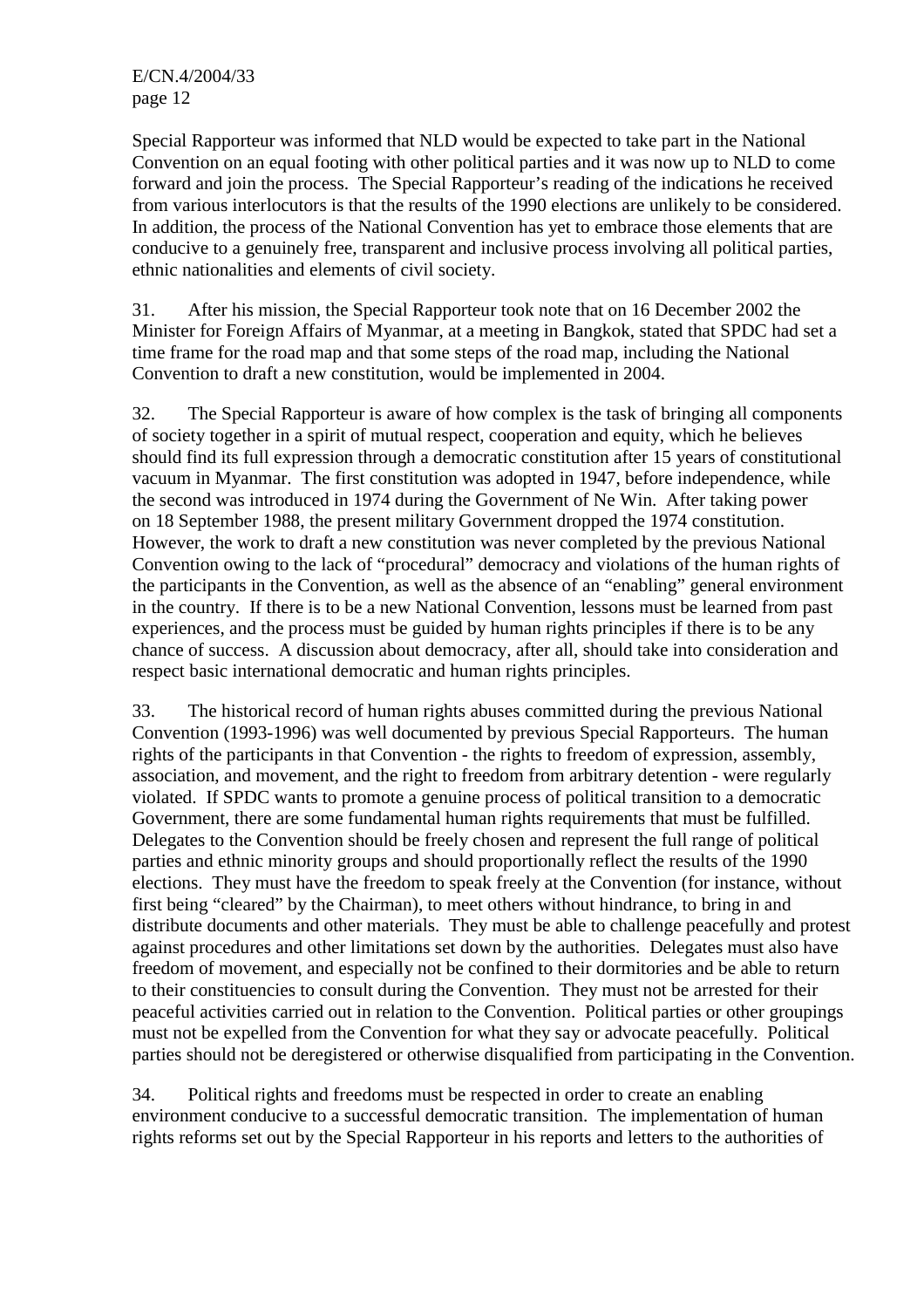Myanmar will help create a climate or enabling environment that would allow open and wide-ranging discussions among SPDC, all political parties, ethnic nationalities, and representatives of a broad sampling of civil society sectors. These require the lifting of all remaining restrictions on the freedoms of expression, movement, information, assembly and association and the repealing of the related "security" legislation. The release of all political prisoners and the opening and reopening of all political parties' offices must be considered as an immediate priority. All political parties must have freedom to carry out peaceful political activities. At the moment, the only political party able to conduct its activities is the National Unity Party, aligned with SPDC. The remaining 9 of the 10 legally registered political parties exist in name only because of the restrictions in place. There should be no further arrests for peaceful political activities. The freedom of movement and political activity of Daw Aung San Suu Kyi and other leaders and members of NLD must be immediately restored in order to secure their early participation in the first stage of the National Convention if SPDC is genuinely serious about democratic transition.

35. Human rights principles should be incorporated in the new constitution of Myanmar. While it is up to the people of Myanmar to decide their own structure of government, there are certain human rights and rule of law principles that should be an integral part of any constitution in the twenty-first century. These principles should include explicit human rights guarantees for both civil and political rights and economic, social and cultural rights; non-discrimination; the independence of judiciary and other mechanisms of accountability; and remedies for citizens for abuse of power by officials. There are many good examples of constitutions in the region, including those of Thailand and the Philippines, which could be studied.

36. The Special Rapporteur notes the agreement in principle of the authorities of Myanmar at all levels to his proposals for incorporating human rights and freedoms from the early stages of any process leading to political transition. The Special Rapporteur expects that credible indications would be given as to when and how these human rights reforms would be implemented in order to confirm the authorities' commitment to their stated agreement.

## **D. Conditions of detention**

37. During the reporting period, the Special Rapporteur has continued to monitor conditions of detention and the treatment of political prisoners in various detention facilities (for his previous report on this subject, see E/CN.4/2003.41, paras. 21-24). He is pleased to report that the political prisoners interviewed in Insein prison during his last mission were not subjected to harassment, threats or punishment as a result of being interviewed by him or his team in March 2003. However, he remains concerned about the practice of so-called "debriefing" by Military Intelligence officials, despite indications that this is no longer a systematic practice, as it is now used only with some political prisoners, and that it does not seem to involve the use of physical threats.

38. The Special Rapporteur welcomes the slight improvements in the conditions of detention of convicted political prisoners in Insein prison since his visit in March 2003. The prisoners whom he interviewed are now able to receive journals and newspapers, in addition to religious books. Medicines and health care continue to be provided regularly to the elderly prisoners, although at times the quantity of medicines is reportedly insufficient.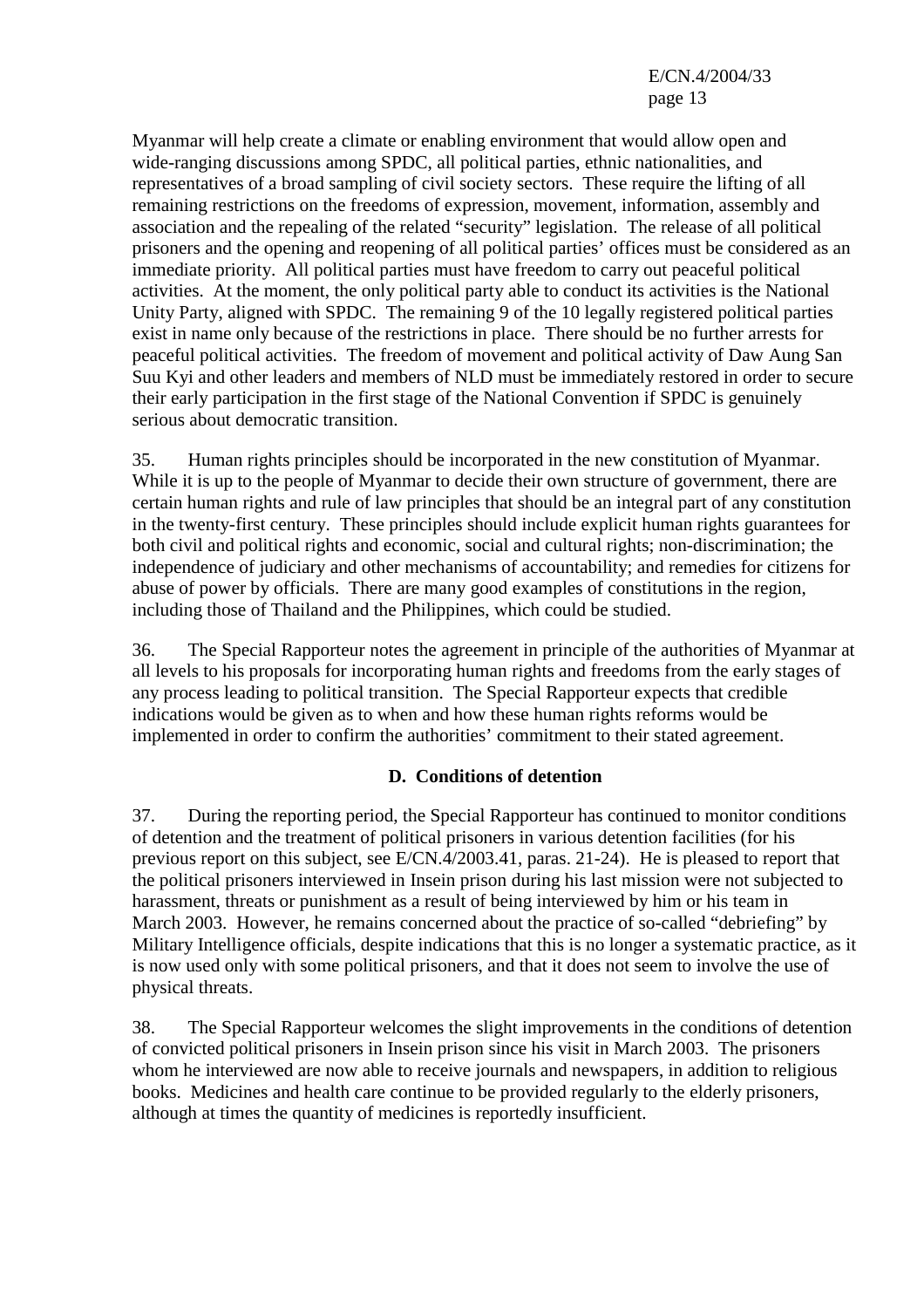39. Concerns remain, however, about disparities in the conditions of different blocks in terms of the quality of food and the lack of basic necessities such as mosquito nets, as well as the practice of solitary confinement, detention in locations far from prisoners' homes and the lack of privacy during family visits. For instance, prisoners remain permanently isolated in their cells and contiguous yards and are not allowed to walk in the corridors or outside the compounds where their cells are located. This isolation has devastating effect, especially for elderly political prisoners. The Special Rapporteur remains particularly concerned about the practice extending the detention of political prisoners who have already completed their prison sentence by placing them under "administrative detention" under section 10 (a) of the 1975 State Protection Act. This practice continues to be applied even to very elderly and infirm prisoners. Although the Special Rapporteur is pleased to report that their spirit is strong in spite of their long imprisonment, he condemns the practice as cruel and unacceptable and cannot accept the view of the authorities that this measure is provided for by national law. He therefore reiterates his recommendation that such legislation be repealed as it is in clear contravention of international human rights standards.

40. The Special Rapporteur wishes to record his concern about the continuing ill-treatment of detainees in pre-trial detention, especially allegedly in the Military Intelligence interrogation centres. Detainees are still being subjected to various forms of physical mistreatment, such as being blindfolded and handcuffed, having to stand on one leg and with their arms up, or being beaten not only with hands but also with bamboo/rubber sticks. In addition, practices amounting to "mental torture" during pre-trial detention are also widespread, with deprivation of sleep, and sometimes also of food, during interrogations and denial of proper medical attention.

41. The Special Rapporteur continues to be very concerned about detainees either in pre-trial detention or during trial who are kept in incommunicado detention. Before and during trial, they are not allowed to receive visits and sometimes even parcels, from their families. In most cases, families are not even informed of their whereabouts. The time between the arrest and the start of the trial is too long, and in many cases detainees are informed of the charges against them only when their trial starts. In addition, the right to a fair trial continues to be denied to political detainees. More often than not, they do not have access to lawyers or, if they do, are not allowed sufficient time to consult with their lawyers to prepare their defence adequately. In most cases, they meet their lawyers, if any, on trial days.

42. Concerning common prisoners, the Special Rapporteur is concerned about reports indicating the existence of practices that can be characterized as inhuman conditions of detention. Common prisoners are reportedly used as porters unless they have the means to bribe prison staff in order to avoid it. The Special Rapporteur received reports that the Ministry of the Interior appears to acknowledge this practice as it lists in its official records the mention "porter camps".

#### **E. Religious violence**

43. The Special Rapporteur continues to be concerned about reports of instances of religious intolerance in Myanmar. The Special Rapporteur addressed in detail reported instances of violence against Muslims in 2001 (see E/CN.4/2002/45, paras. 66-68).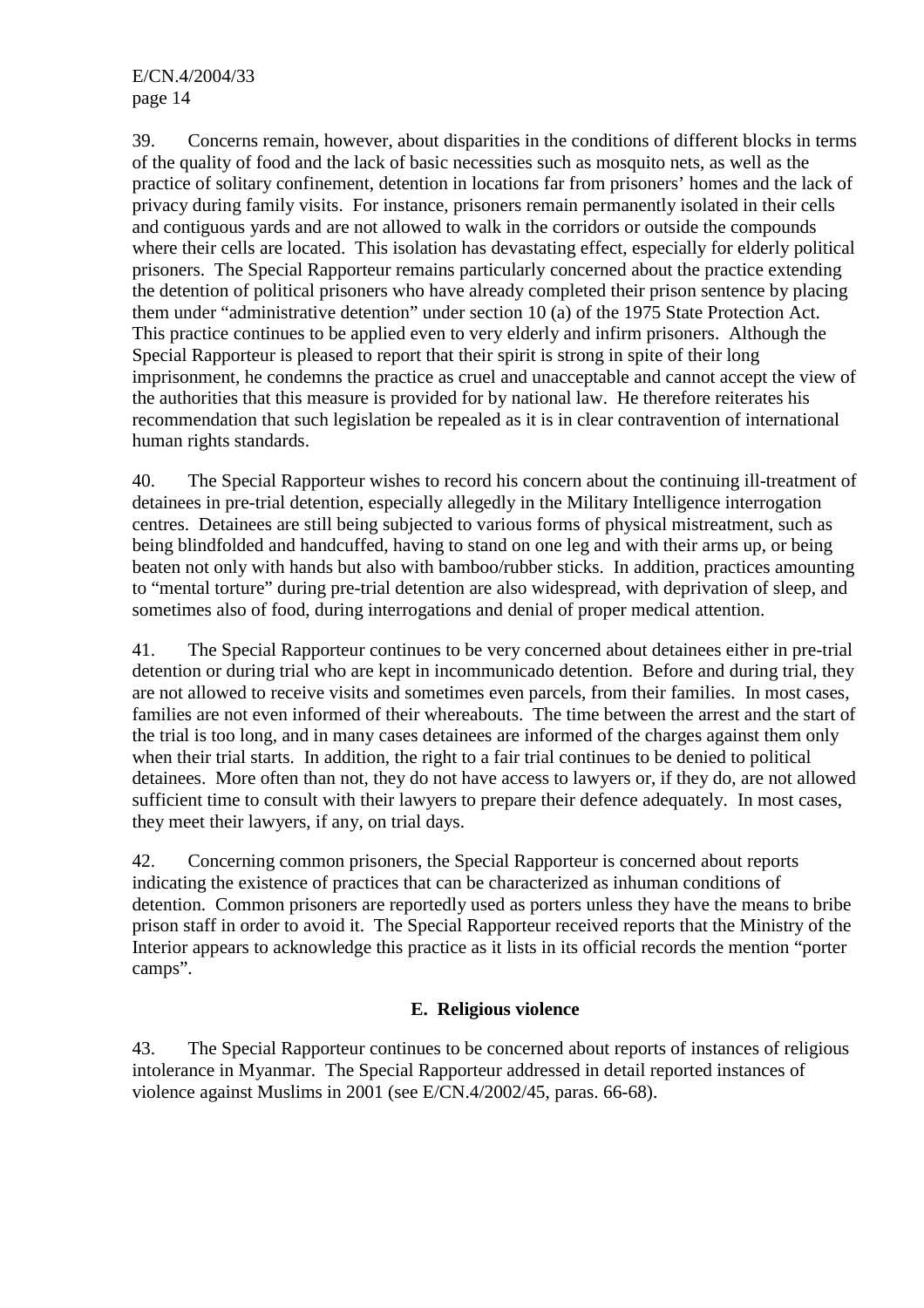44. In 2003, incidents of religious intolerance reportedly started in May and it appears that there has been an escalation of religious violence across the country since October, including the alleged burning of villages, mosques and houses as well as the killing and wounding of people. It is reported that these acts of religious violence have been mainly carried out against Muslim communities and were deliberately instigated. According to some reports, "bogus" monks were used during these events, some of them reportedly seen carrying mobile phones and guns. The Special Rapporteur has also received information that although complaints had been lodged with the relevant authorities, no legal action, including investigations, was apparently ever taken. Reportedly, as a result of these incidents, Muslim communities have been displaced. The Special Rapporteur was able to verify during his last mission the nature and source of this violence. He therefore wishes to note that it is still too early for him to say whether the recent expressions of religious intolerance and violence are more than unacceptable cyclical events or have a political dimension.

45. The Special Rapporteur has also continued to receive reports on de facto discrimination on the basis of religion. For instance, reports indicate that Muslims are discriminated against in job opportunities and those within the civil service tend not to be promoted. Muslims also face more difficulties in obtaining identification papers if they declare their religion, and they have limited freedom to produce and disseminate Islamic books and other publications.

46. In his discussions with the Government on this matter, the Special Rapporteur was informed that the authorities had taken many initiatives to protect the religious minorities against discrimination and harm, be they Muslims or followers of other faiths, and that the necessary actions had been taken against "ill-disciplined Buddhist monks" under the existing laws.

## **F. Independent assessment of the situation in Shan State**

47. The Special Rapporteur remains concerned about continuing allegations of serious human rights violations in ethnic minority areas, including Shan State. Despite all his efforts to pursue the implementation of his proposed independent assessment in Shan State (see E/CN.4/2003/41, paras. 35-41, and A/58/219, paras. 27-36), an agreement on its proposed modalities has not yet been reached.

48. The Special Rapporteur was informed by the authorities during his last visit to Myanmar about the reasons for the delay in replying to his proposed modalities. In the view of the Government, some provisions were either too intrusive or unfeasible in view of the security situation on the ground. Therefore, more consultations with the Office of Military Intelligence were necessary to evaluate the proposal.

49. The Special Rapporteur raised the matter with relevant Military Intelligence officials. He personally handed over to them his latest interim report which contained, inter alia, the proposed modalities along with a detailed account of his contacts with the Myanmar authorities on the issue of the Shan assessment.

50. The Special Rapporteur takes this opportunity to record once again the importance of this assessment for the people of Myanmar and reiterates his readiness to undertake it. He hopes the Government of Myanmar will give his proposal serious consideration, as called for by the General Assembly in its latest resolution on the subject, resolution 58/247.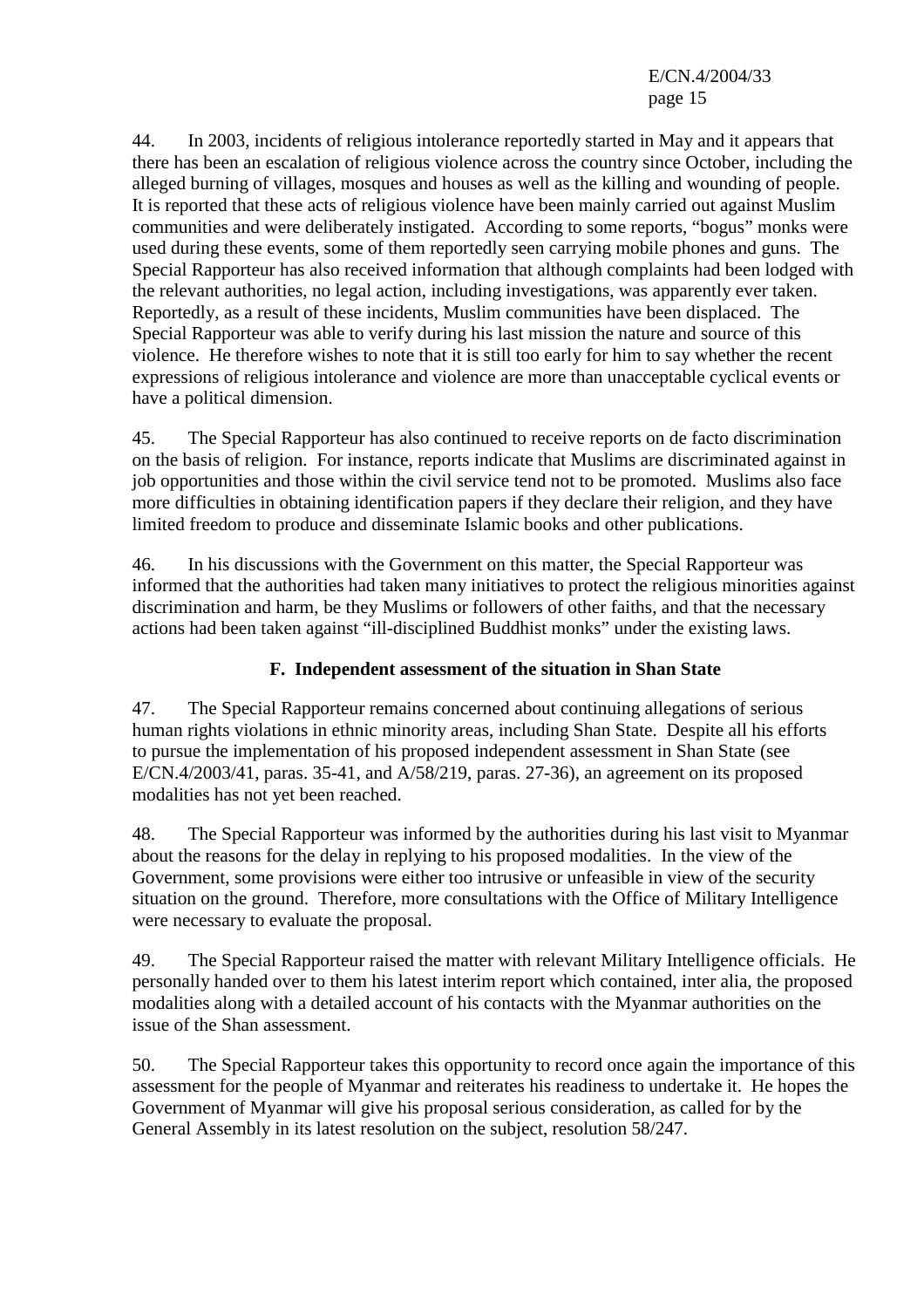#### **G. Child soldiers**

51. During the reporting period the Special Rapporteur has continued to follow the issue of child soldiers (see E/CN.4/2003/41, paras. 31-34). The Special Rapporteur wishes to express his deep concern about reported cases of boys forcibly recruited by the military in Myanmar over the past year or two. They range in age from 14 to 16 years old and were sent to support military activities in some ethnic areas. It appears that, owing to their young age, these boys were not directly involved in combat activities, but were assigned tasks such as guard duties and carrying military equipment. They were eventually captured by armed groups and brought to Thailand. Currently, there are serious concerns for their safety as well as that of their families. The Special Rapporteur therefore urges the United Nations, in cooperation with the relevant authorities of Thailand, to find promptly positive solutions in these cases.

52. Pending a more thorough assessment in this field, the Special Rapporteur is unable to report the exact dimensions of the practice of forcible recruitment of child soldiers in Myanmar. However, the worrying indications that he has come across suggest that this practice may be widespread among government troops as well as among insurgent armies. In this regard, he repeats the recommendations contained in the above-mentioned report and welcomes the invitation of the Government of Myanmar to the Special Representative of the Secretary-General for Children and Armed Conflict to visit the country.

#### **H. Compulsory military training for civilians**

53. The Special Rapporteur is deeply concerned about what is reported to be widespread forced military training of civilians. It is unclear what its legal basis is and purposes are. This training appears to have become systematic since May 2003, affecting government employees and their families as well as the general population (i.e. those with no links to the government service). It is alleged that every township has to send a certain number of persons to this training, mainly men between 18 and 40 but sometimes also women. Civilians reportedly must attend this training for one month part-time or two weeks full-time, and to endure the economic hardship caused by absence from work. Moreover, in some cases, they are also required to cover the cost of training and weapons such as bamboo sticks. Upon completion of the training, their names are registered and they may be called back at any time. This training appears to be different from the concept of people's militias, which dates back to earlier decades, as it puts more emphasis on developing organizational ("mobilizational") rather than military skills.

#### **III. OTHER ISSUES**

#### **A. Cooperation with the United Nations Country Team and other assistance community members**

54. The suffering of the vulnerable in Myanmar is evident. The Special Rapporteur is aware of activities of the assistance community to address suffering in areas such as health, protection, education and employment. Much more needs to be done; the vulnerable of Myanmar cannot be made to pay for economic policies that do not place sufficient emphasis on the poor. The Special Rapporteur welcomes the initiative of UNCT to map vulnerabilities in Myanmar and subsequently design a strategy to address them.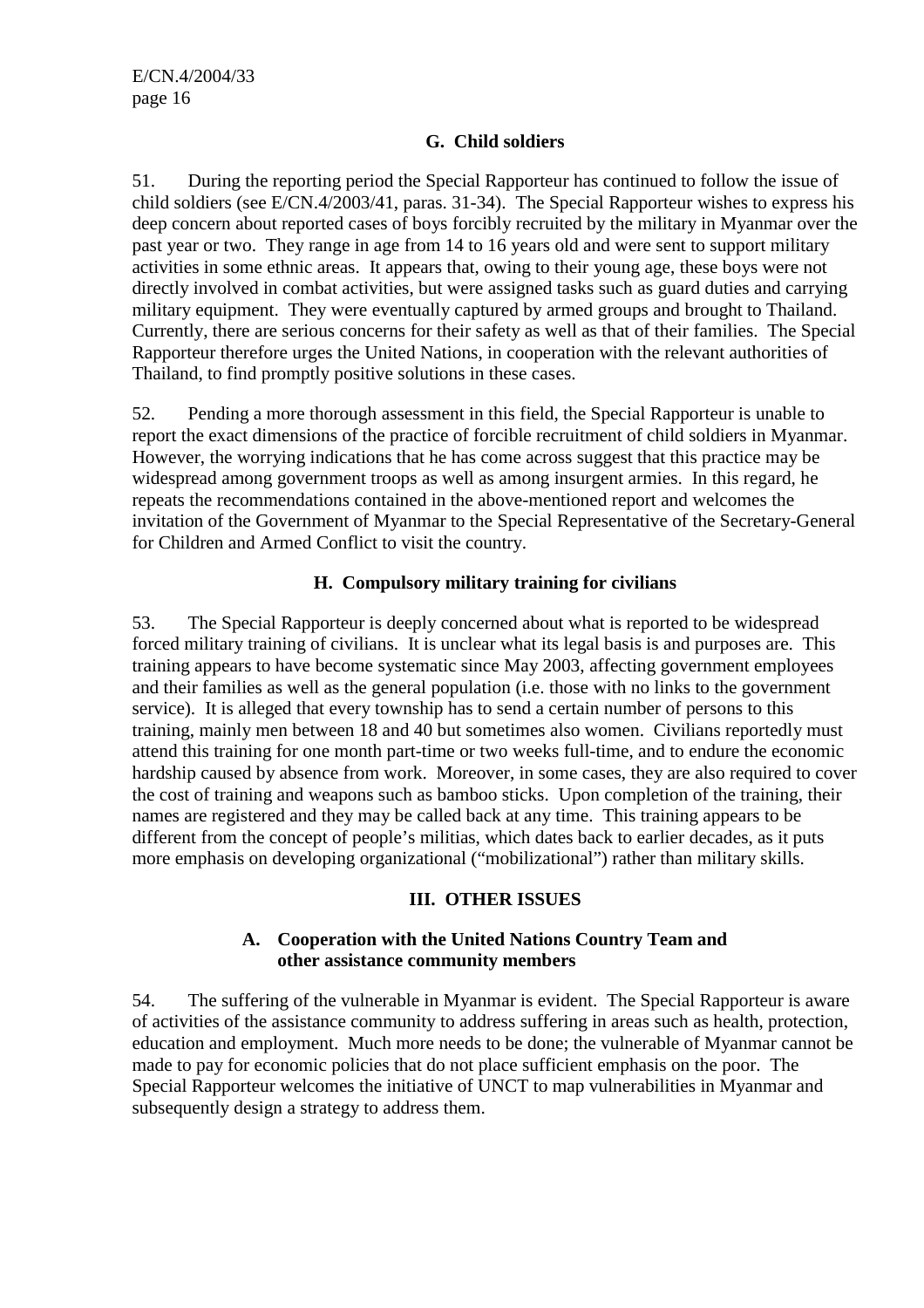55. The Special Rapporteur has followed the situation of HIV/AIDS in his several reports. During his last mission he visited the recently inaugurated exhibition on HIV/AIDS to observe the efforts of the different partners of the development assistance community in addressing the social consequences of HIV/AIDS. He was impressed by the Government's public acknowledgement of the problem and its cooperation with the development assistance community to prevent and fight HIV/AIDS. He was also impressed by the presence of many schoolchildren at the exhibition and the involvement of monks in raising awareness about HIV/AIDS.

56. The Special Rapporteur is pleased to report that the Global Fund to Fight AIDS, Tuberculosis and Malaria has allocated US\$ 98.5 million to Myanmar over a period of five years. The Special Rapporteur strongly encourages that the Government takes this opportunity to strengthen its cooperation with UNCT.

57. The Special Rapporteur was impressed by the work of the United Nations community and its partners in Myanmar, including the cooperation between the Office of the United Nations High Commissioner for Refugees (UNHCR) and the Myanmar Human Rights Committee to conduct human rights training for government officials. This is the first such cooperation between the United Nations and the Myanmar authorities. The Special Rapporteur also welcomes the dialogue between UNHCR and the Government on the issue of forced labour in Rakhine State. This cooperation has produced some localized policy change as well as a decline in forced labour between 2001 and 2003. Considering the progress in Rakhine State, for which full credit has not yet been given to the relevant authorities, the Special Rapporteur encourages the Government to replicate these successes in other parts of the country in cooperation with the United Nations system, including the International Labour Organization.

58. The Special Rapporteur would like to suggest that UNCT explore additional forms of cooperation, for example, in the area of economic reforms and sustainable livelihood options, should the political transition arrive at a positive outcome.

59. The Special Rapporteur notes that SPDC has continued to cooperate with ICRC. The Government of Myanmar informed him that at the time of his last mission, ICRC had made 234 visits to prison facilities. He welcomes the agreement by SPDC to a proposal by ICRC, supported by the Special Rapporteur's mandate, to ensure its presence in several states and divisions affected by conflict.

#### **B. Effects of sanctions**

60. The Special Rapporteur has repeatedly stated that the imposition of sanctions is a matter that pertains to the policies of Member States and that he does not see his role as advising Governments on this matter. Nonetheless, he feels it is incumbent upon him to note that sanctions have been imposed on Myanmar for the last 14 years and that the new ones imposed by the United States of America in July 2003 provided for visa restrictions on additional Myanmar government authorities for travel to the United States, as well as for the freezing of assets, an import ban and - most significantly - a ban on the provision of financial services, including remittances and trade facilitation, by any United States citizen.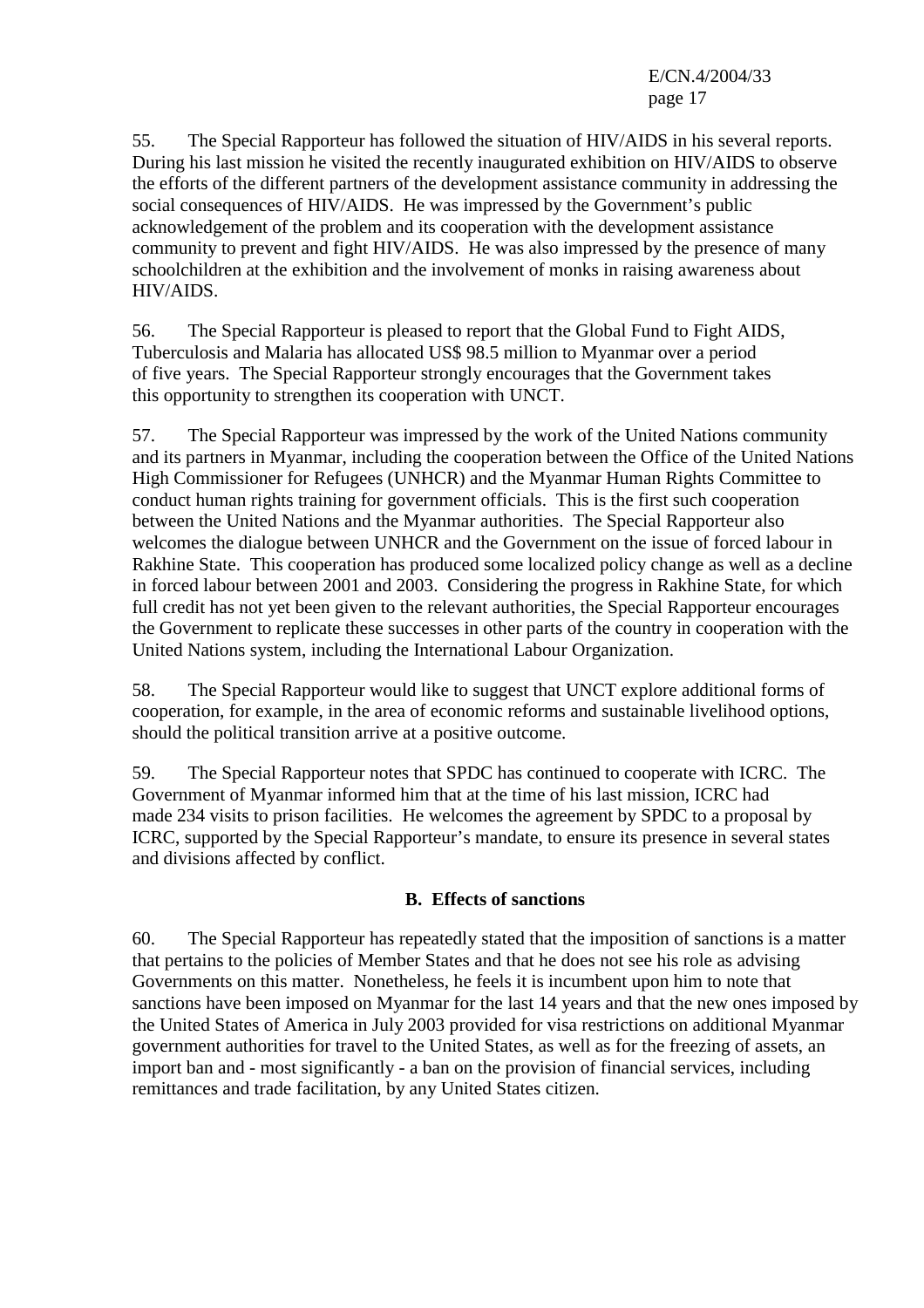61. The Special Rapporteur took note of a report and information submitted by the United States Department of State in October 2003 to the International Relations Committee of the United States Congress regarding the effects of these sanctions. Reportedly, those measures, in particular the financial services ban, immediately disrupted the economy of Myanmar. The import ban hit the garment sector the hardest and the Government has been unable or unwilling to assist affected businesses or their employees. The ban on imports from Myanmar had already led by then to 30,000-40,000 layoffs in the garment industry and it was estimated that ultimately 100,000 people could lose their jobs. It was noted that this would lead to significant unemployment and a possible rise in economic migrants' seeking illegal work inside Myanmar or across the border in Thailand and China. Most of them would be young women who have no other way of earning a living and some would be forced, or duped, into the sex trade and prostitution.

62. During his last mission, the Special Rapporteur received further information from reliable sources regarding the effects of the sanctions. Suspension of exports to the United States, combined with consumer boycotts in Europe and a generally dismal economic situation for manufacturers and foreign investors, has allegedly resulted in the closure of at least 62 factories, mostly in the garment sector, in the Hlaing Tharyar and South Dagon townships of Yangon, leaving about 50,000 people without jobs, the vast majority of them women, many the only breadwinner in the household. Women and girls indeed appear to be particularly vulnerable to the risk of being trafficked or exploited or ending up as illegal migrants, especially those who left their villages to find work in those factories and now have no work and no place to go. The Special Rapporteur would like to reiterate that these are only preliminary findings on the impact of sanctions on the life of vulnerable people in Myanmar, and the many decades of poor economic management by the Myanmar authorities is a significant factor in the hardship described. However, the Special Rapporteur would like to encourage the development assistance community to monitor closely developments in this field, particularly in the context of mapping vulnerabilities and designing a strategy to address them.

#### **IV. CONCLUDING OBSERVATIONS AND RECOMMENDATIONS**

63. **Looking back at the period between May 2002 and May 2003, when many people had some hope, albeit mixed with uncertainty, the Special Rapporteur has the impression that opportunities were missed to build on the earlier confidence-building efforts. Lack of sufficiently solid bonds of mutual confidence led to mistrust instead of growing confidence.**

64. **He wishes to note that he is still focusing on many of the same issues today as he had at the time of his appointment, as progress between that time and the first semester of 2003, although encouraging, was not sufficient and also because the events of 30 May have been a setback for human rights in Myanmar. He reiterates that ensuring the well-being of its people with due respect for human rights and fundamental freedoms is a primary job of any Government. It is as important as ensuring peace and stability in the country, and is a prerequisite for the achievement of justice and sustainable development in any part of the world. In this regard, the Special Rapporteur requests SPDC to give serious consideration to implementing the recommendations for human rights reforms set out in his reports.**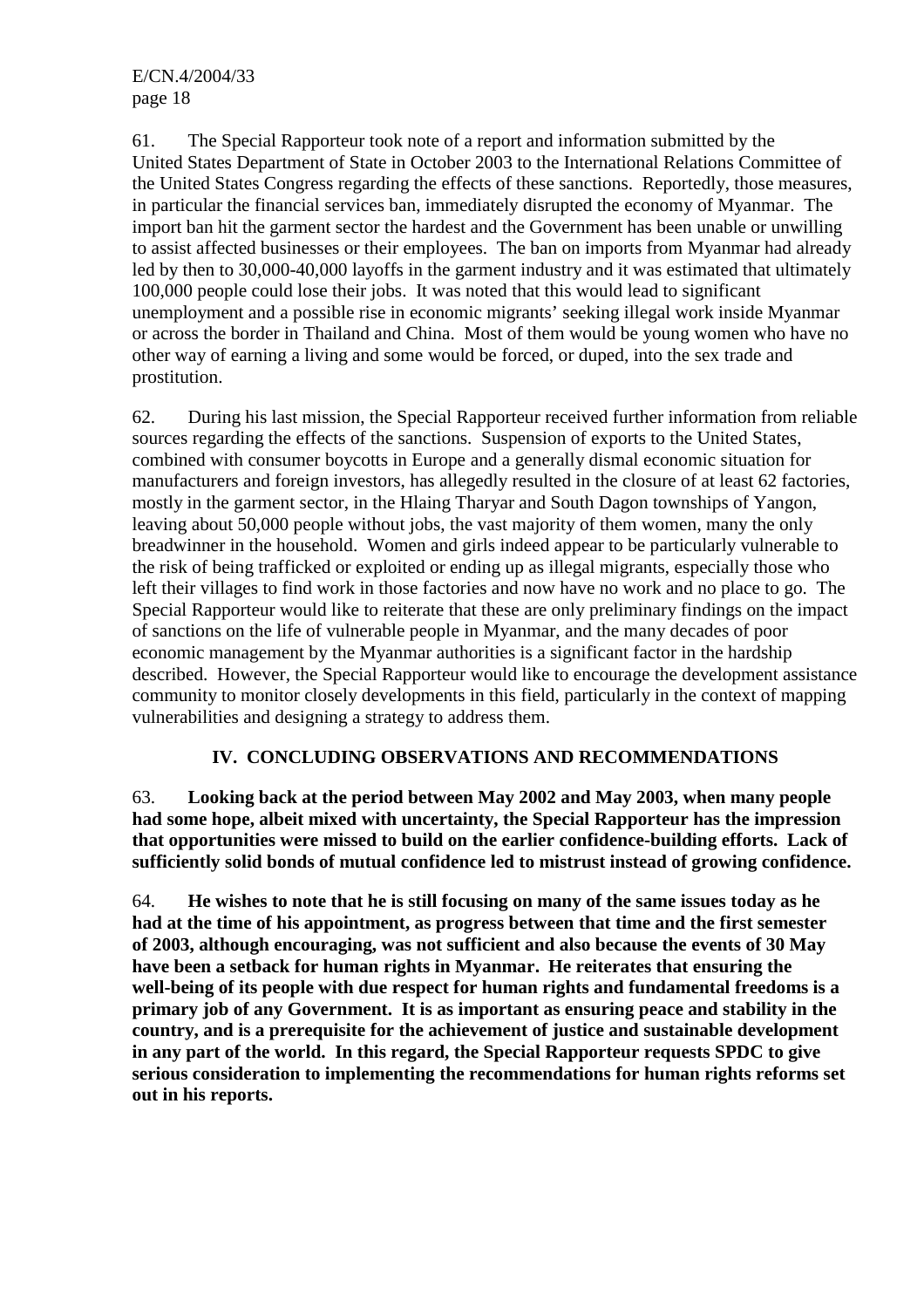65. **The Special Rapporteur requests, as does the General Assembly, that the authorities of Myanmar initiate a full and independent inquiry into the Depayin incident, with international cooperation. The results should be announced publicly, those responsible should be held accountable and redress should be afforded for victims. There should also be guarantees that those who cooperate in establishing the truth about Depayin will not be subjected to reprisals or intimidation.** 

66. **In order to reverse the regression, all those who have been in detention or under house arrest since 30 May 2003 should be immediately and unconditionally released. In addition, compensation for the surviving victims and the families of those who lost their lives should be considered. NLD offices should be reopened.** 

67. **The Special Rapporteur reiterates, as he expressed in his meetings with SPDC, that the freedom of movement and political activity for Daw Aung San Suu Kyi and other leaders and members of NLD must be restored immediately. This decision will contribute to securing their early participation in the first stages of the National Convention and send a powerful signal that SPDC is genuinely serious about democratic transition.** 

68. **The appointment of the new Prime Minister in August 2003 and his announcement of the seven-point road map were acknowledged by some members of the international community to be a positive initiative towards a process of political transition. In the view of the Special Rapporteur, the current political proposal of SPDC, which posits a road map towards political transition to a civilian regime, must be accompanied by real and tangible changes on the ground towards a genuinely free, transparent and inclusive process involving all political parties, ethnic nationalities and elements of civil society.** 

69. **Any political transition process towards democracy without human rights principles being firmly entrenched as a basic concept is doomed to failure: this is the main lesson drawn from many cases of successful extrication of military regimes in all parts of the world. The Special Rapporteur is convinced, as he has expressed to all his SPDC interlocutors, that human rights principles must guide the road map, not only in its substance or in the final phases, but also throughout the whole process of its implementation, starting from the preparatory steps.** 

70. **The Special Rapporteur believes that the most urgent and basic requirements today are the lifting of all remaining restrictions on the freedoms of expression, movement, information, assembly and association; the repealing of the related "security" legislation; and the opening and reopening of all political parties' offices throughout the country. Those initiatives will help create a climate or an enabling environment that would allow open and wide-ranging discussions among SPDC, all political parties, ethnic nationalities and civil society. The Special Rapporteur also believes that the same principles must be applied to the functioning of the National Convention and will be essential for ensuring its success.**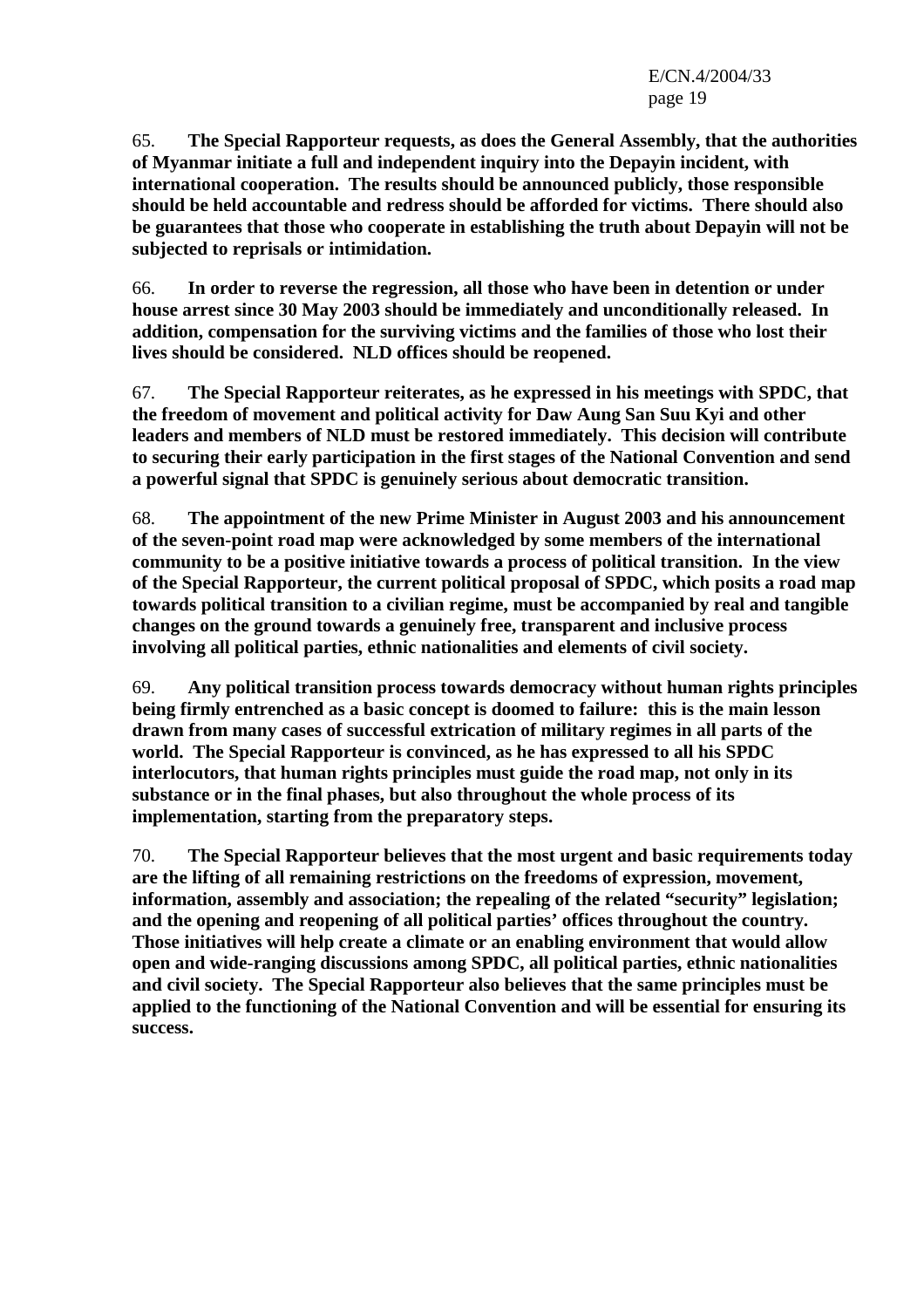71. **The Special Rapporteur reiterates once more the need for the immediate and unconditional release of all political prisoners. He thinks that the Government could rely on the past experience of political amnesties in the history of Myanmar and that a general amnesty would be the best path, releasing all political prisoners who then would be able to play a positive role in the future political process of transition.**

72. **Lessons should be learned by all sides and that knowledge applied by all those who really care for the future of Myanmar. Effective redress for human rights violations always provides a moral compass to guide the country forward on the path of reconciliation and democratization. It is time that all concerned returned to dialogue and nurturing mutual understanding.** 

#### **Notes**

**1** U Aung Shwe, U Nyunt Wai, and U Soe Myint.

**2** His staff travelled to Mae Sot on 31 October 2003.

<sup>3</sup> As indicated in the annex, the Special Rapporteur met two of them (Aye Myint and Ne Win) during his last visit to Insein prison.